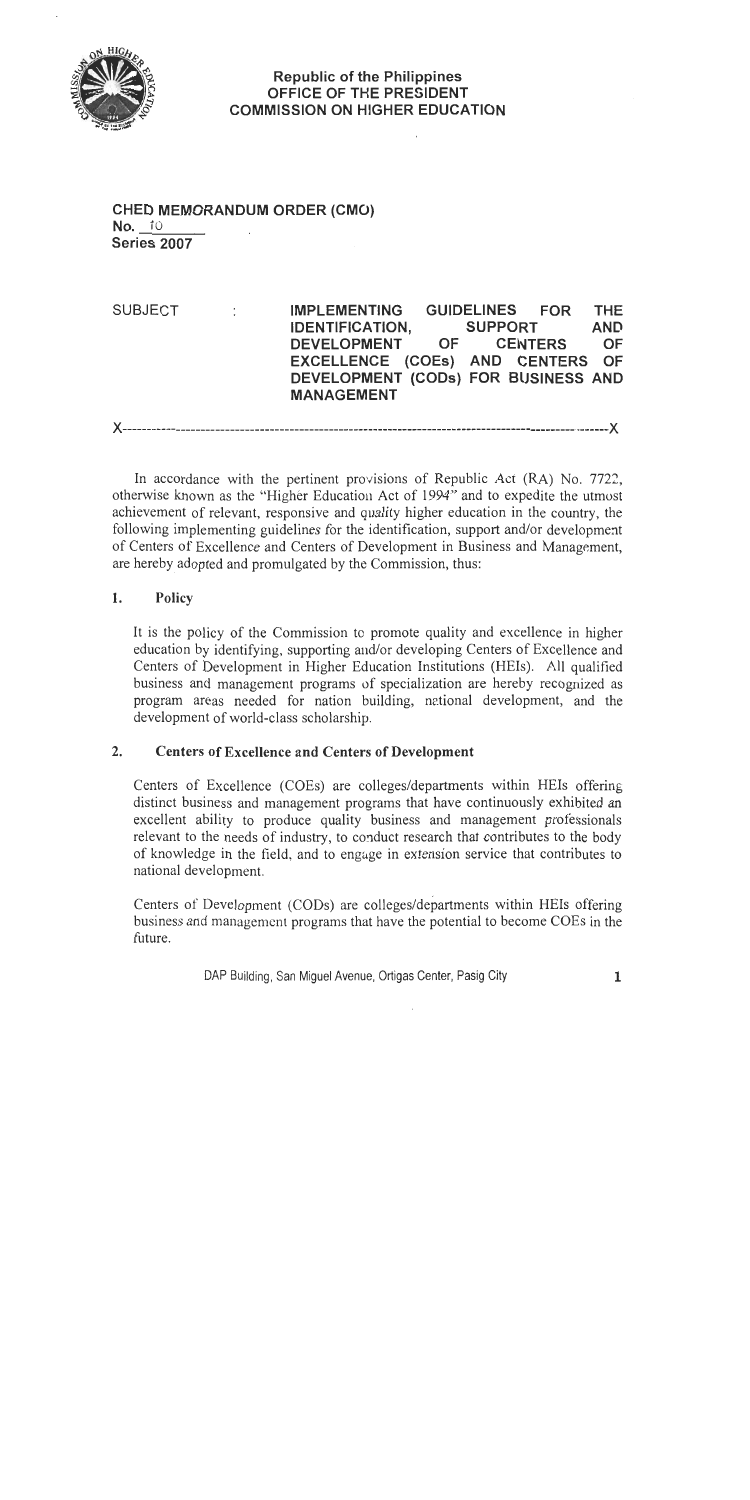The areas covered are as follows:

- Accountancy
- Commerce, Business Administration or Management
- **Customs Administration**
- **Entrepreneurship**
- Hotel and Restaurant Management or Hospitality Management
- Office Administration or Office Management
- **Tourism**

Cognizant of the fact that HEIs that have been granted autonomous status are allowed by CHED to use their own nomenclature for their degree programs, HEIs may apply for designation as COE/COD in the above areas even if their programs are not so named. The ability to meet the specific criteria provided below will be the paramount concern rather than the nomenclature of the programs concerned.

# **3. Roles and Responsibilities of COEs and CODs**

Identified COEs and CODs in Business and Management shall have the following roles and responsibilities, namely:

- 3.1 For Centers of Excellence
	- 3.1.1 Produce quality business and management professionals relevant to the needs of industry
		- 3.1.1.1 Work closely with partners in business and industry to develop curricula that will produce quality graduates equipped with the skills necessary to excel at and make an impact in their field.
		- 3.1.1.2 Institute and undertake faculty-development programs that can strategically and systematically provide the institution with a high quality team of faculty and administrators to deliver its academic programs.
		- 3.1.1.3 Put up the resource infrastructure necessary to support the delivery of its academic programs, including library resources, I.T. resources, and physical plant.
		- 3.1.1.4 Institute a feedback mechanism that can provide administration with the information necessary for timely improvement of curricula, programs and/or faculty instruction, as needed.
		- 3.1.1.5 Develop high-quality and practitioner-oriented graduate programs in relevant fields or areas of specialization.
	- 3.1.2 Conduct research that contributes to the body of knowledge in the field
		- 3.1.2.1 Undertake basic and applied research activities on emerging trends and best practices in the field
		- 3.1.2.2 Develop courseware such as syllabi, instructional materials and case studies that can support the delivery of educational programs
		- 3.1.2.3 Sustain and enhance the research capabilities of both institution and individuals within the institution by developing researchoriented graduate programs and faculty development programs and putting in place the system and structures necessary to provide sustained support to faculty research efforts.
	- DAP Building, San Miguel Avenue, Ortigas Center, Pasig City **2** 3.1.3 Undertake extension service that can contribute to national development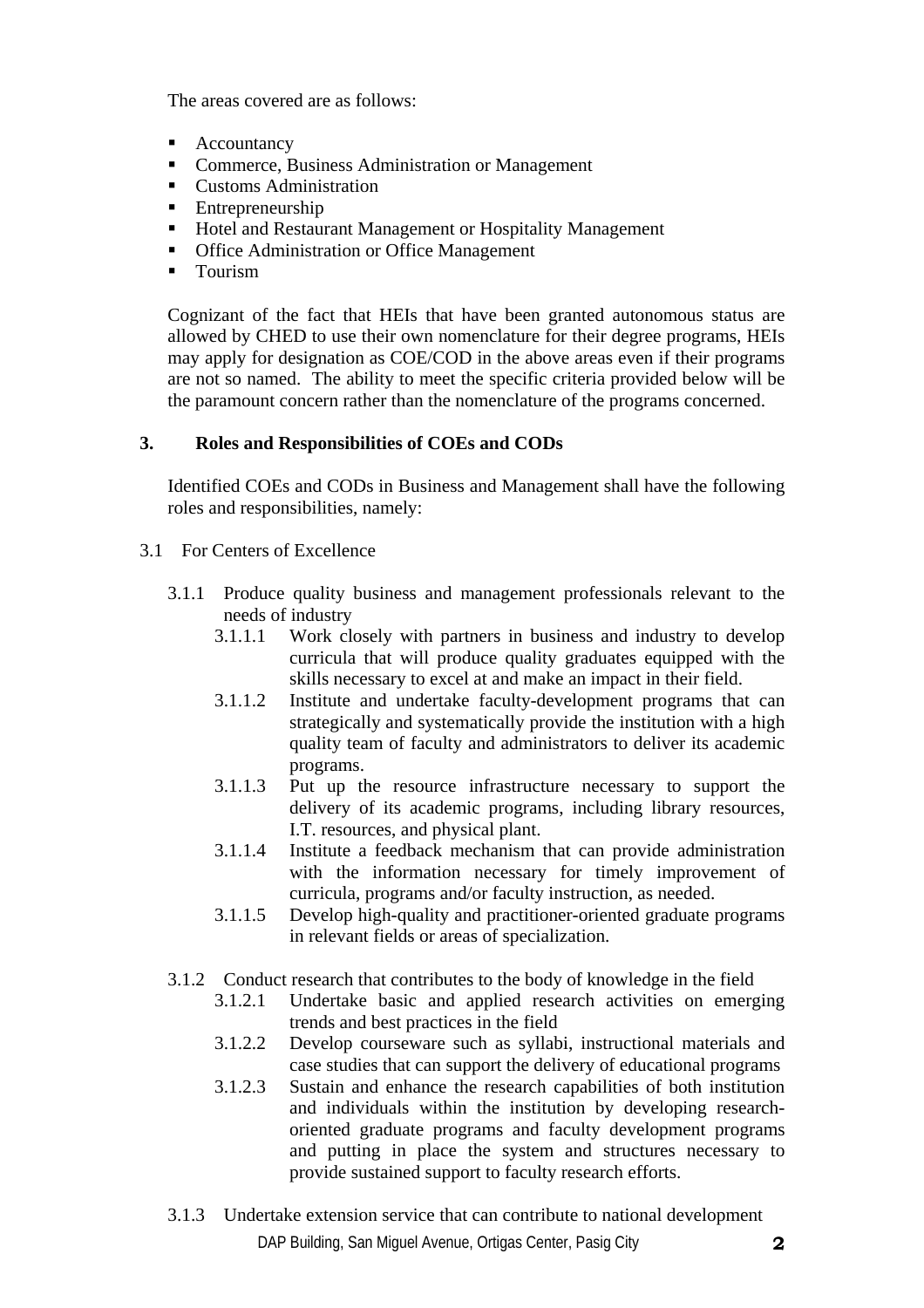- 3.1.3.1 Serve as a point of contact and/or resource hub for business and industry, bringing together academics and practitioners to identify, study, and propagate best practices in the field
- 3.1.3.2 Act as a role model and leader in developing new curricula and trying out innovative new approaches to learning and program delivery, proactively seeking to share its experiences with other HEIs in the field and helping them to develop their own programs and course offerings.
- 3.1.3.3 Build up a network of linkages, collaborations, partnerships and consortia that can support its educational efforts, with industry groupings and professional associations, and with other HEIs, at the local, national, regional, and international levels.
- 3.1.4 Undertake any other activities necessary to develop quality education in business and management, not just within its own institution but among other HEIs in the field, either individually or in partnership with other academic institutions, professional associations, or industry groupings.
- 3.2 For Centers of Development
- 3.2.1 Establish linkages with COEs and other CODs in the same discipline and to undertake any and all activities necessary to further improve their capability to deliver quality business and management programs and to undertake research activities in the field, with a view to itself eventually becoming a COE.

### **4. Selection Process**

The Commission shall identify COEs and CODs upon the recommendation of the Technical Panel for Business and Management Education (TPBME). As defined by CMO No. 20, series of 2004 entitled "Revised Policies and Standards on the Centers of Excellence Project", the selection process of COEs/CODs is as follows:

a. Application Phase

Application letter from the HEI is forwarded to the Office of the Director IV, OPS, copy furnished the CHED Regional Director, together with the accomplished BME-COE forms (downloadable at [www.ched.gov.ph\)](http://www.ched.gov.ph/), and all necessary supporting documents. The HEI need not specify whether it is applying to be COE or COD. Such designation will be determined by the Panel based on the total score attained by the HEI in the evaluation process, in accordance with the criteria set forth below. Applications for designation as COE/COD may be submitted at any time, and will be processed on an ongoing basis. All approved designations will take effect June  $1<sup>st</sup>$  of the *following* year. Thus, any HEI that wishes to be designated COE/COD for any academic year must have submitted a complete set of application papers by December  $31<sup>st</sup>$  of the preceding year.

For School Year 2007-2008 only, the deadline for submission of applications for designation as COE/COD, including all supporting documents, is set on March 15, 2007.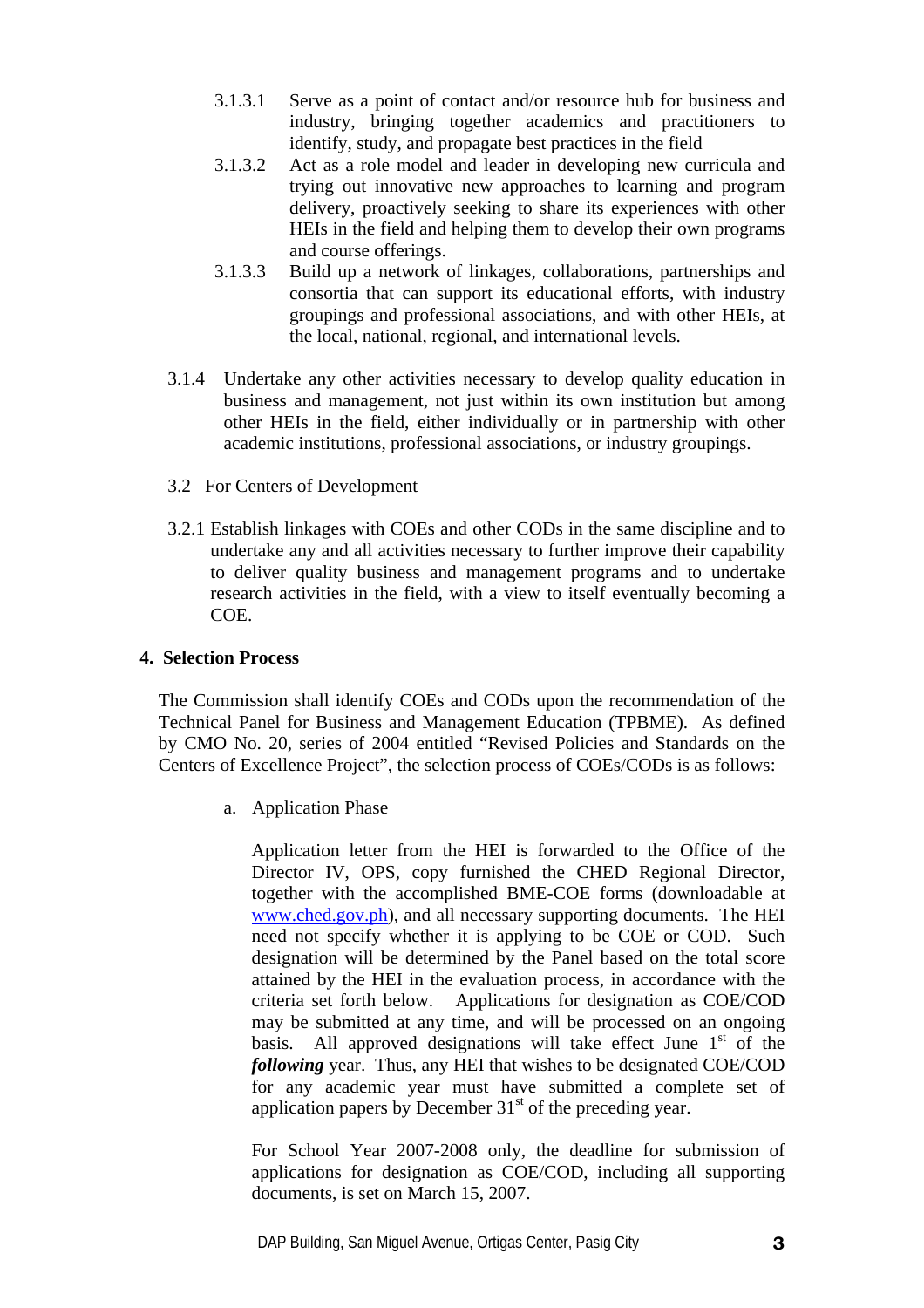All designations are valid for three academic years unless otherwise revoked for due cause.

b. Initial Paper Evaluation

The TPBME conducts the initial paper evaluation of the documents submitted for review, and determines which applicants can be considered as potential COEs/CODs. The OPS periodically issues a shortlist of potential COEs/CODs, and these HEIs are then scheduled for ocular inspection.

c. Ocular Inspection

The OPS schedules and then conducts the actual ocular inspection. The Inspection Team is composed of OPS representatives, the CHEDRO Supervisor, and at least two (2) TPBME/ Technical Committee members from the particular discipline applied for. The ocular inspection is based on the selection criteria set forth below.

d. Identification

The TPBME will review the results of both paper evaluation and ocular inspection and make a determination as to whether or not the HEI is qualified for designation as a COE or COD. It will then submit its recommendation to the Commission for approval. If the Commission concurs with the recommendation of the TPBME, it will announce the designation of a particular HEI as a COE or COD through a CMO.

#### **5. Selection Criteria**

Potential COEs and CODs shall be identified using the following criteria:

|    | <b>CRITERIA</b>                                              | <b>WEIGHT</b> |
|----|--------------------------------------------------------------|---------------|
|    | <b>A.</b> Instructional Quality                              |               |
|    | 1. Accreditation                                             | Minimum       |
|    |                                                              | qualification |
|    |                                                              | must be met:  |
|    |                                                              | no weight     |
|    |                                                              | attached      |
| 2. | Ability of the Curriculum to Innovate and to Reflect Current | 10%           |
|    | Thinking in the Field                                        |               |
| 3. | <b>Faculty Qualifications</b>                                | 10%           |
| 4. | Adequacy and Quality of Physical and Educational Resources   | 7%            |
| 5. | Involvement in Graduate Education                            | 5%            |
| 6. | <b>Employability of Graduates</b>                            | 5%            |
| 7. | Scale                                                        | 3%            |
| 8. | Others, Specific to the Field                                | 5%            |
|    | 8.1 Accountancy – Passing Rate in the CPA Board              |               |
|    | Examinations, impact of graduates                            |               |
|    | 8.2 Commerce, Business Administration or Management –        |               |
|    | Quality of work practicum programs, presence of student      |               |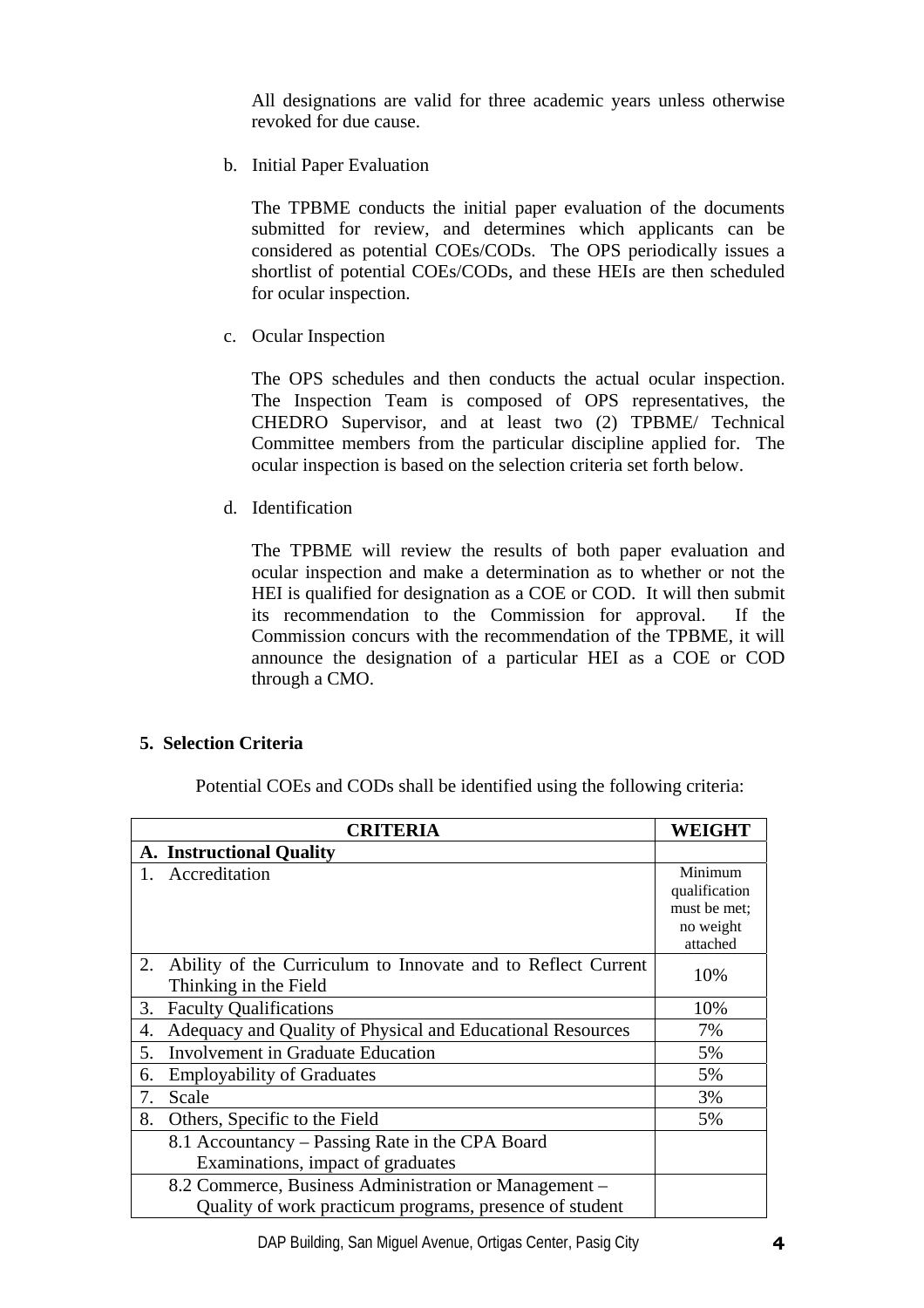| leadership development programs                               |      |
|---------------------------------------------------------------|------|
| 8.3 Customs Administration - Passing Rate in the Customs      |      |
| Broker Board Examinations, impact of graduates                |      |
| 8.4 Entrepreneurship – Presence of business incubation and    |      |
| other experiential learning opportunities, impact of          |      |
| graduates                                                     |      |
| 8.5<br>Hotel and Restaurant Management or Hospitality         |      |
| Management – Quality of work practicum programs,              |      |
| presence of special-use facilities, impact of graduates       |      |
| Office Administration or Office Management - Passing<br>8.6   |      |
| rate in civil service examinations, impact of graduates       |      |
| Tourism - Quality of work practicum programs, presence<br>8.7 |      |
| of special-use facilities, impact of graduates                |      |
| <b>Sub-Total:</b>                                             | 45%  |
|                                                               |      |
| <b>B.</b> Research                                            |      |
| Availability of a Research Infrastructure<br>9                | 5%   |
| 10 Scholarly Work and Publication Output                      | 25%  |
| <b>Sub-Total:</b>                                             | 30%  |
|                                                               |      |
| C. Extension, Outreach and Linkages                           |      |
| 11 Leadership Role Played in the Field                        | 5%   |
| 12. Linkages with Business, Industry and/or Government        | 5%   |
| 13. Linkages with Other HEIs                                  | 5%   |
| 14. Involvement in Relevant Outreach/Extension programs       | 5%   |
| <b>Sub-Total:</b>                                             | 20%  |
|                                                               |      |
| <b>D.</b> Institutional Qualifications                        |      |
| 15. Cultivation of a Culture of Excellence                    | 5%   |
| <b>Sub-Total:</b>                                             | 5%   |
| <b>Grand Total:</b>                                           | 100% |

To qualify as COE, the HEI must earn a total score of at least 90% on the above criteria, without earning less than 80% of the available points in any one of the 4 major categories (Instructional quality, Research and Publication, Extension and Linkages, and Institutional Qualifications); to qualify as COD, the HEI must earn a total score of at least 80% without earning less than 70% of the available points in any one of the 4 major categories. Whenever an HEI earns a score for a particular criterion that is in excess of the maximum score for that criterion, only the maximum score can be awarded for that criterion.

A detailed discussion of each of the criteria follows:

## **A. INSTRUCTIONAL QUALITY**

#### **Criterion 1 - Accreditation (Maximum Points - 2)**

Realizing the important role played by national accreditation agencies in providing an independent review of the quality of an HEI's business and management education programs, and in acknowledgement of the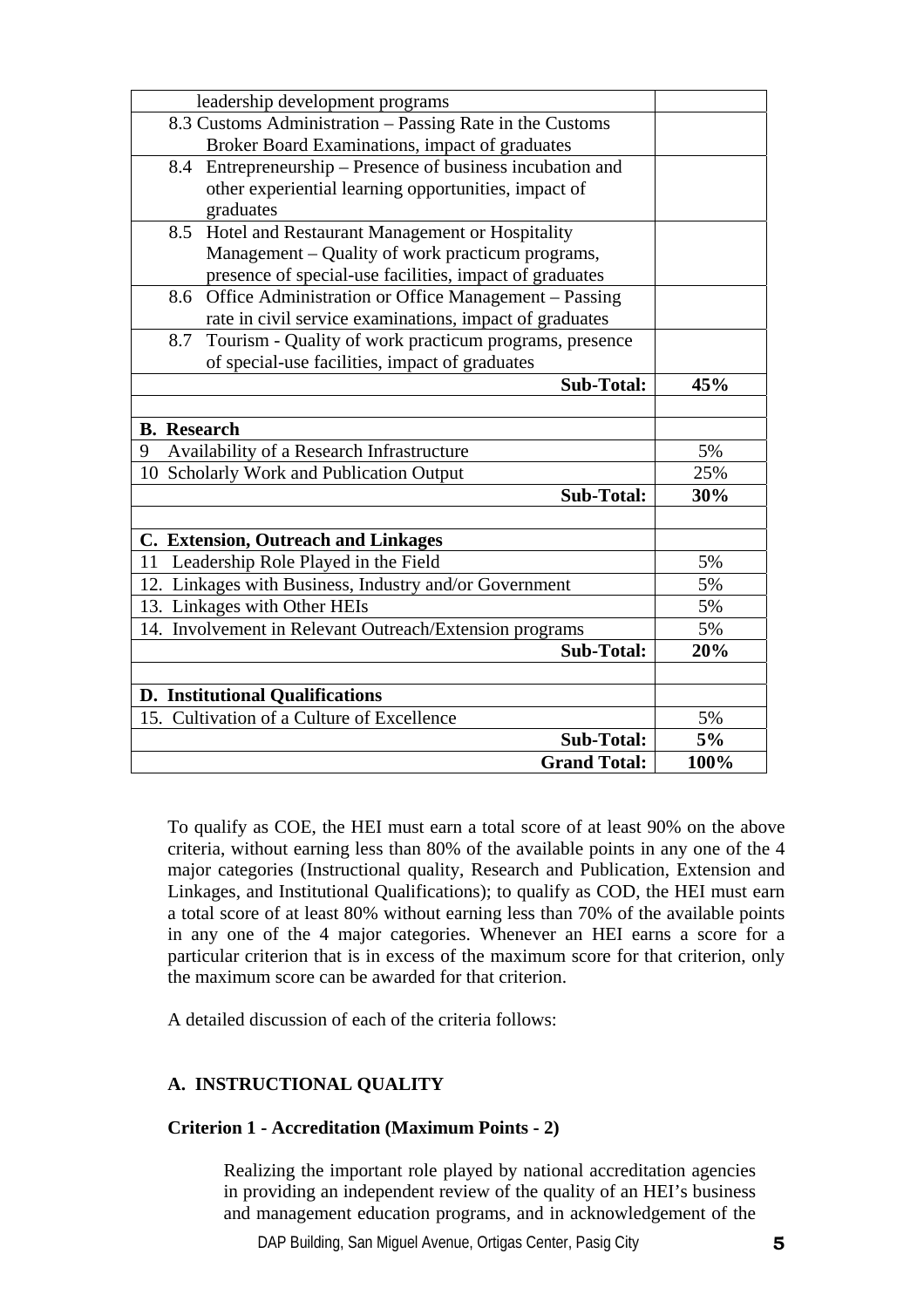thoroughness and care with which their work is undertaken, their findings are made an integral part of the process of selection of COEs and CODs. *Level III accreditation of its Commerce, Management, or Business Administration programs by a recognized national accreditation agency (e.g. PAASCU, PACU-COA, ACSC-AAI, AACUP, ALCUCOA) is a minimum requirement for an HEI to qualify as COE/COD in any of the fields of Business and Management, except Accountancy. Designation as a COE/COD in Accountancy will require Level III accreditation specifically for its Accountancy program.*

This Level III accreditation is an absolute requirement, without which the application for COE/COD status cannot proceed.

*This being a minimum qualifying requirement, no weight is assigned to this criterion. However, in the rare instance where the institution has earned Level IV accreditation for its Commerce, Management, Business Administration or Accountancy program, two (2) bonus points are awarded.* 

| 2 bonus points<br>Level IV accreditation |
|------------------------------------------|
|------------------------------------------|

Supporting documents to be submitted:

■ Certified true copy of the accreditation certificate (Note: original to be presented during ocular inspection.)

#### **Criterion 2 – Ability of the Curriculum to Innovate and to Reflect Current Thinking in the Field (Maximum Points – 10)**

The curriculum of a COE/COD goes beyond the minimum CHED requirements. It has unique features and innovations that set it apart from the curricula of other HEIs. It combines academic depth with the development of the practical skills that leaders and senior managers in both public and private organizations need in order to be effective. The courses, descriptions, contents, course sequences, bibliographic resources and other relevant requirements are selected with judiciousness and serious deliberation. Its development involves a dynamic process that involves consultations with the appropriate government, professional organizations, experts and the stakeholders. Business management is a dynamic and evolving discipline. This should be reflected in changes to the curriculum. The curriculum of a COE/COD therefore accommodates the latest innovations and recent trends in business and management in general and the specific discipline or field of study, in particular. The COE/COD has a corresponding syllabus for each course included in the curricula.

| The curriculum has been developed in<br>consultation with the local commerce and<br>industry groups, professional organizations,<br>experts and other stakeholders. | 1 point  |
|---------------------------------------------------------------------------------------------------------------------------------------------------------------------|----------|
| The curriculum is updated regularly and is<br>reflective of current developments, trends and                                                                        | 2 points |

DAP Building, San Miguel Avenue, Ortigas Center, Pasig City **6**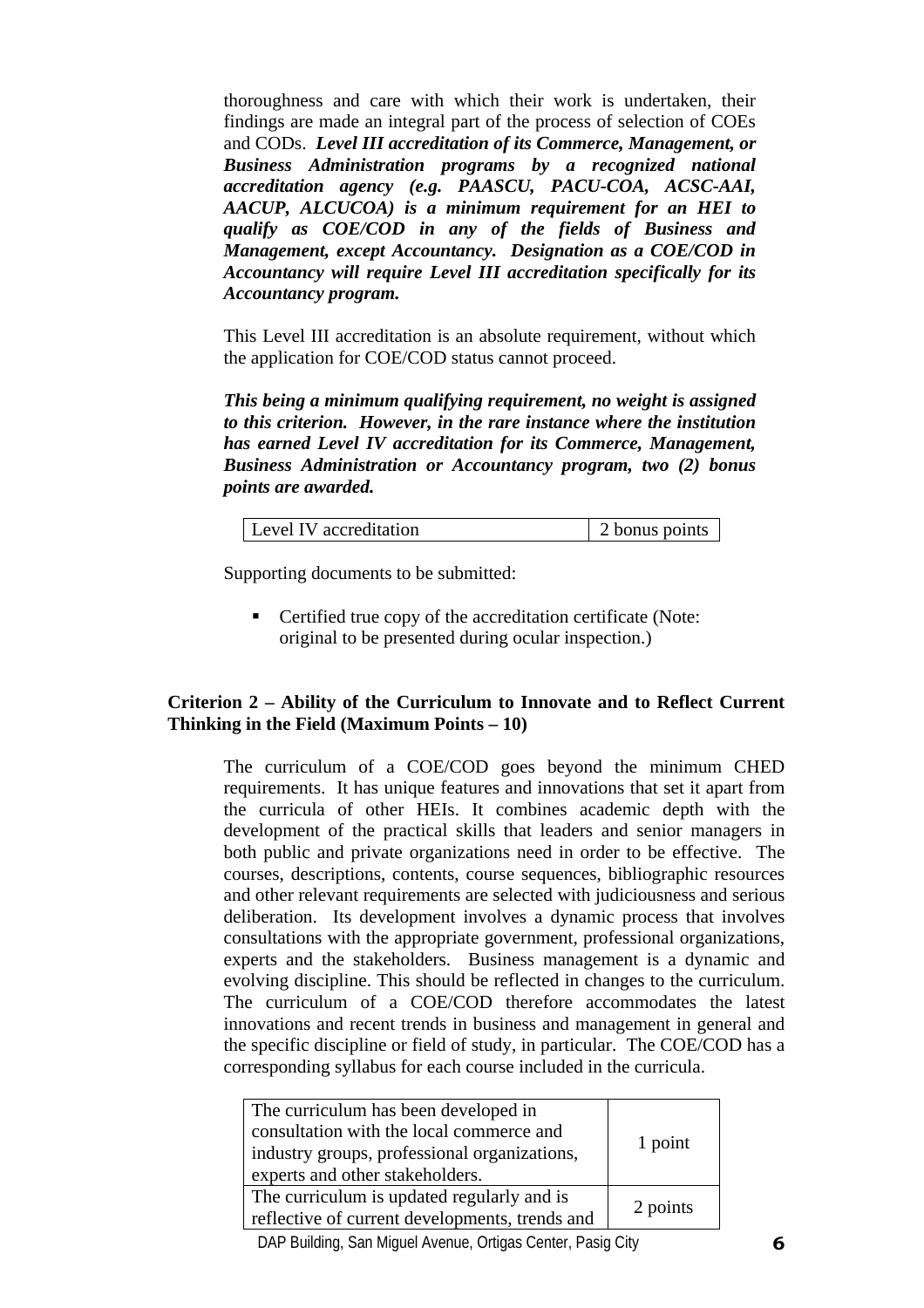| innovations in the specific discipline.          |          |
|--------------------------------------------------|----------|
| The curriculum goes beyond the minimum           |          |
| CHED requirements and incorporates               | 2 points |
| innovative approaches to teaching and            |          |
| learning.                                        |          |
| The syllabus for each course in the curriculum   |          |
| is updated and reflective of current trends in   | 2 points |
| both theory and practice. Teaching               |          |
| methodology is innovative, reference             |          |
| materials are current.                           |          |
| A timely system of student and peer              |          |
| evaluation is in place to provide immediate      |          |
| feedback as to the quality of instruction and    | 1 points |
| the effectiveness of the course in attaining its |          |
| stated learning objectives.                      |          |
| The major subjects in the curriculum merit       |          |
| student and peer evaluation ratings that fall    |          |
| under the "Good", "Very Good", and               | 2 points |
| "Excellent" ranges                               |          |

- Copy of present curriculum and copies of previous curricula starting 2001 accompanied by curriculum flowchart
- $\blacksquare$  A description of the process of consultation that was undertaken in designing and reviewing the curriculum
- A write-up describing the highlights of the curriculum, with special focus on its most innovative features
- Syllabus for each course in the curriculum
- Student manual, prospectus and other brochures for students
- A write-up of the evaluation and feedback process in place within the HEI
- A summary of student and peer evaluation ratings of all major subjects for the last 5 years.

#### **Criterion 3 – Faculty Qualifications (Maximum Points – 10)**

A COE/COD in business and management education has a vibrant faculty who are imbued with strong sense of dedication to the tenets of education and the learning process and the commitment to provide unconditional support towards the attainment of the mission, vision and goals of the HEI and of the business and management education program. Not only do the faculty members have the appropriate academic qualifications but they possess actual experience and continued professional exposure to the ever changing field of business and management.

Academic Qualifications: As a minimum requirement, at least 75% of all the courses offered in the business and management programs (both General Education and Major subjects) of the COE/COD must be handled by faculty who hold masteral or doctoral degrees. All business law courses must be handled by lawyers, all accounting and CPA-board related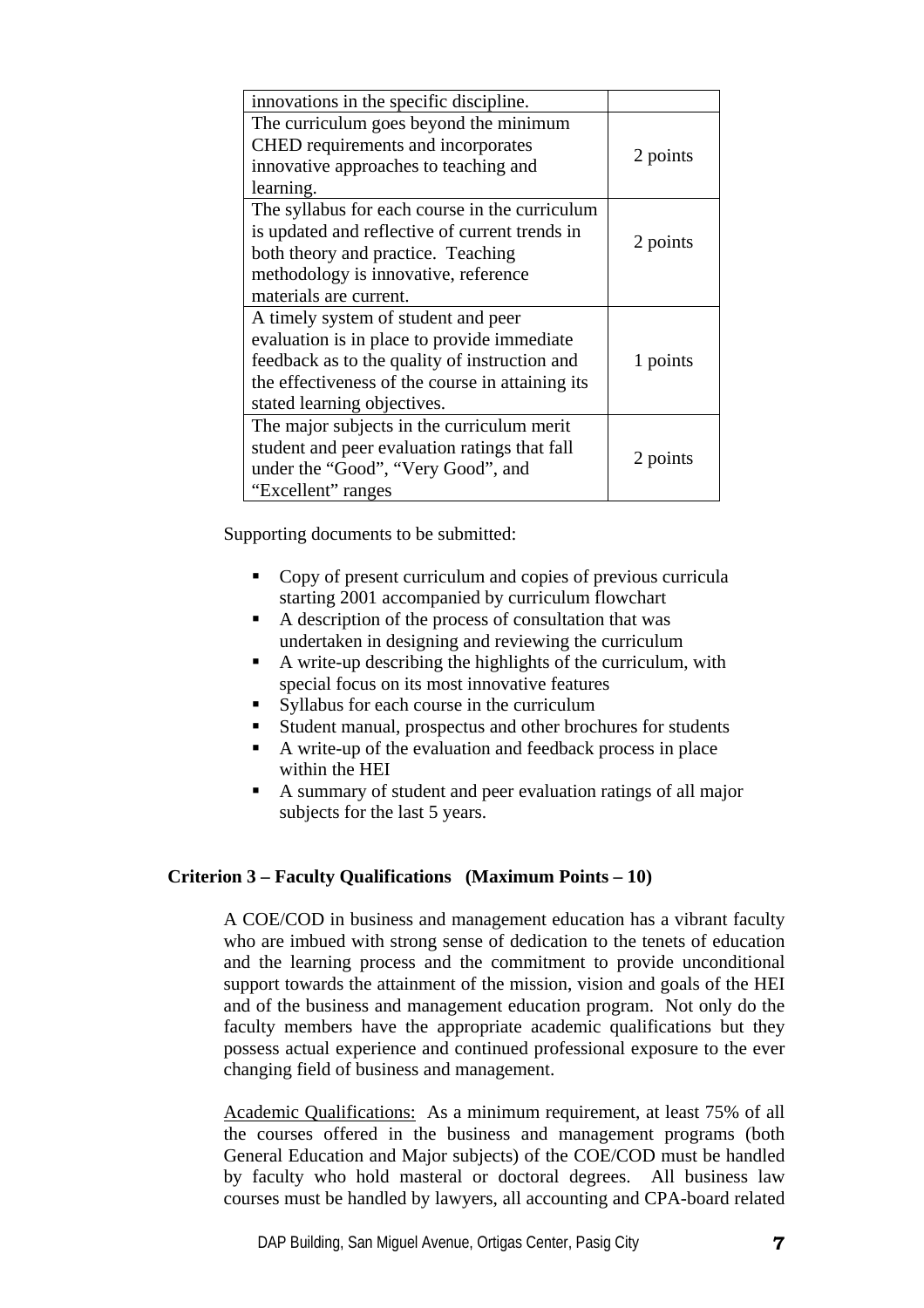courses in Accountancy programs should be handled by duly licensed CPAs.

| <b>Relevant doctoral degrees:</b>            |          |
|----------------------------------------------|----------|
| 76-100% of the major courses are taught by   |          |
| holders of relevant doctoral degrees         | 3 points |
| 51-75% of the major courses are taught by    |          |
| holders of relevant doctoral degrees         | 2 points |
| 26-50% of the major courses are taught by    |          |
| holders of relevant doctoral degrees         | 1 points |
| <b>Relevant master's degrees:</b>            |          |
| 86-100% of the major courses are taught by   |          |
| holders of relevant masteral and/or doctoral | 2 points |
| degrees                                      |          |
| 76-85% of the major courses are taught by    |          |
| holders of relevant masteral and/or doctoral | 1 point  |
| degrees                                      |          |

Supporting documents to be submitted:

- Faculty profile as to highest degree obtained and possession of relevant licenses certified by the Dean and Director of the Personnel Department
- Certified true copy of 201 files of faculty members (original to be presented during ocular inspection)
- Certified true copy of diploma or transcript of records and relevant licenses and PRC Identification Cards of faculty members (original to be presented during ocular inspection)

Faculty Work Experience: In the field of business and management, faculty work experience is potentially as important as his or her academic credentials. The faculty of a COE/COD should be able to provide its students with the benefits of both academic and experiential learning.

| <b>Meaningful Work Experience</b>                                                    |          |
|--------------------------------------------------------------------------------------|----------|
| 86-100% of major courses are taught by                                               |          |
| faculty members who have had at least 5<br>years' work experience in a managerial or | 3 points |
| analytical capacity                                                                  |          |
| 76-85% of major courses are taught by faculty                                        |          |
| members who have had at least 5 years' work                                          | 2 points |
| experience in a managerial or analytical                                             |          |
| capacity                                                                             |          |
| <b>Significant Work Experience</b>                                                   |          |
| 51-100% of major courses are taught by                                               |          |
| faculty who have had senior management                                               |          |
| experience (e.g. President, General Manager,                                         | 3 points |
| COO, Division Head, Vice President,                                                  |          |
| Department Head)                                                                     |          |
| 26 to 50% of major courses are taught by                                             |          |
| faculty who have had senior management                                               | 2 points |

DAP Building, San Miguel Avenue, Ortigas Center, Pasig City **8**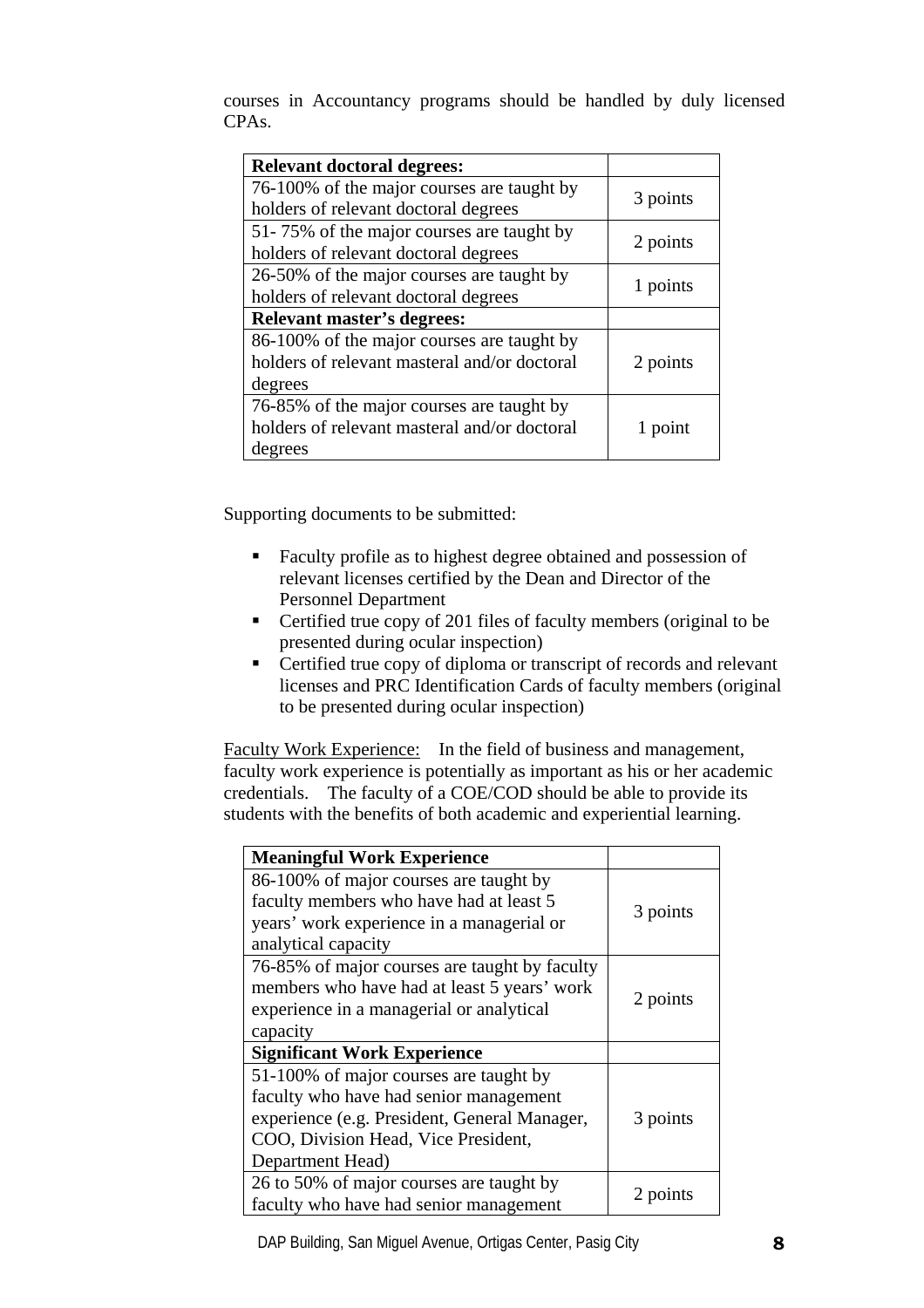| experience (e.g. President, General Manager, |  |
|----------------------------------------------|--|
| COO, Division Head, Vice President,          |  |
| Department Head)                             |  |

- Faculty profile as the quality of their work experience, certified by the Dean and the Director of the Personnel Department
- Certified true copy of 201 files of faculty members (original to be presented during ocular inspection)

Faculty Awards and Citations: The faculty and administration of the COE/COD are recognized authorities in their field. They have received awards in recognition of their excellence in their respective fields at the national and/or international level.

| International awards and citations |             |
|------------------------------------|-------------|
| - For each awardee                 | 1 point     |
| National awards and citations      |             |
| - For each awardee                 | $0.5$ point |

Supporting documents to be submitted:

■ List of faculty with international and national awards and citations in their respective fields (original certificates, awards and citations to be presented during ocular inspection.)

# **Criterion 4 – Adequacy and Quality of Physical and Educational Resources (Maximum Points – 7)**

The libraries, laboratories, I.T. support system, physical plant, school site and infrastructure of the COE/COD are the readily tangible evidence of quality and excellence. Both student and faculty performance are enhanced by the availability of appropriate physical and educational infrastructure to support their work. Considering the impact of this component on the overall quality of education, the COE/COD must demonstrate that it has a well-equipped library and reference system, a state-of-the-art I.T. support system and well-maintained school facilities.

The COE/COD must exceed the CHED minimum standards relating to library facilities and collection, physical plant and facilities, and support services, as measured through the following criteria: (where facilities are shared with the entire population of the HEI, the adequacy of the facility will consider the total student enrollment of the HEI, and not just the enrollment in the school or program applying for accreditation as COE/COD.)

| <b>Library Facilities and Collection</b>                                                 |             |
|------------------------------------------------------------------------------------------|-------------|
| More than 10 titles available per subject area,<br>all published within the last 5 years | $0.5$ point |
| At least three (3) subscriptions to local and                                            | $0.5$ point |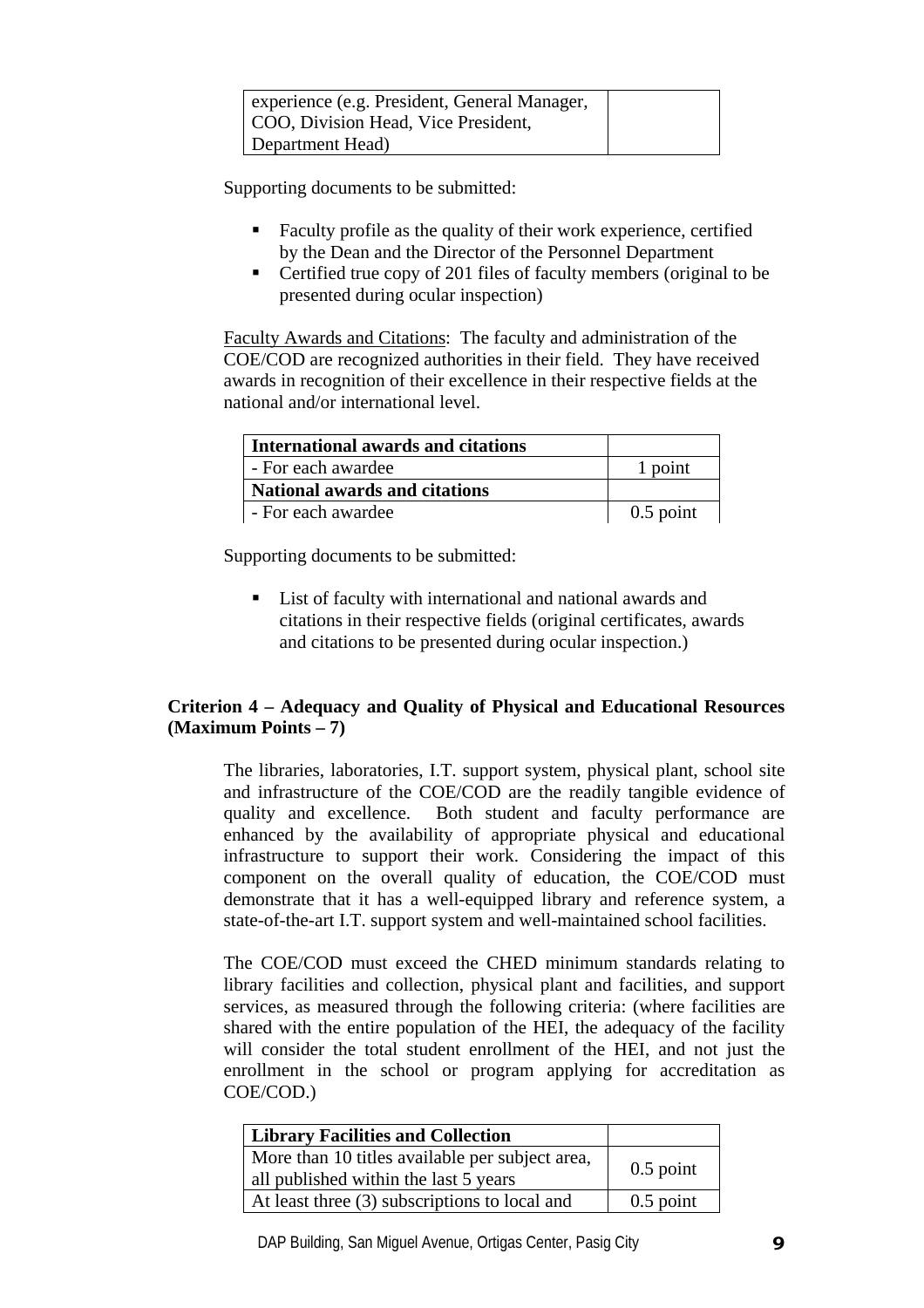| international periodicals and journals in the    |             |
|--------------------------------------------------|-------------|
| major field of concentration                     |             |
| On-line catalog system                           | $0.5$ point |
| Library facilities adequate to seat at least 15% |             |
| of the student population at any given time,     | 1 point     |
| library environment conducive to study           |             |
| At least one full-time professional librarian    | $0.5$ point |
| for every 500 students                           |             |
| <b>Physical Plant and Facilities</b>             |             |
| Physical facilities clean and well-maintained,   |             |
| adequate relative to the size of the student     |             |
| population:                                      |             |
| Auditorium                                       | 2 point     |
| <b>Sports and Recreational Facilities</b>        |             |
| Canteen/Cafeteria                                |             |
| <b>Faculty Lounge</b>                            |             |
| Common areas for students                        |             |
| Fully equipped and adequate number of case       |             |
| rooms, audio-visual rooms, educational media     | $0.5$ point |
| facilities                                       |             |
| Average class size less than 40                  | 1 point     |
| Computer-student ratio of 1:1 for any            | $0.5$ point |
| computer laboratory classes held                 |             |
| Adequate and free internet access provided to    | $0.5$ point |
| students                                         |             |
| <b>Support Services</b>                          |             |
| Adequate presence of high quality support in     |             |
| the areas of:                                    |             |
| Guidance and counseling                          | $0.5$ point |
| Placement                                        |             |
| Medical and dental services                      |             |

- Enrolment data, indicating student population of the entire HEI, broken down by school and program, certified by the Registrar and the President
- Student registration data, broken down by class, indicating student enrollment in each class, certified by the Registrar and the Dean
- Summary of the number and qualifications of library staff
- List of professional books (author, title, year of publication and publisher) available in the library classified according to the course in the syllabi certified by the Chief Librarian and Dean (books ready to be shown during ocular inspection)
- **List of subscriptions to professional magazines and periodicals** certified by the Chief Librarian and Dean (periodicals ready to be shown during ocular inspection)
- Screenshots of the online catalog system
- Brief description of the online catalog software
- List of computers used in the program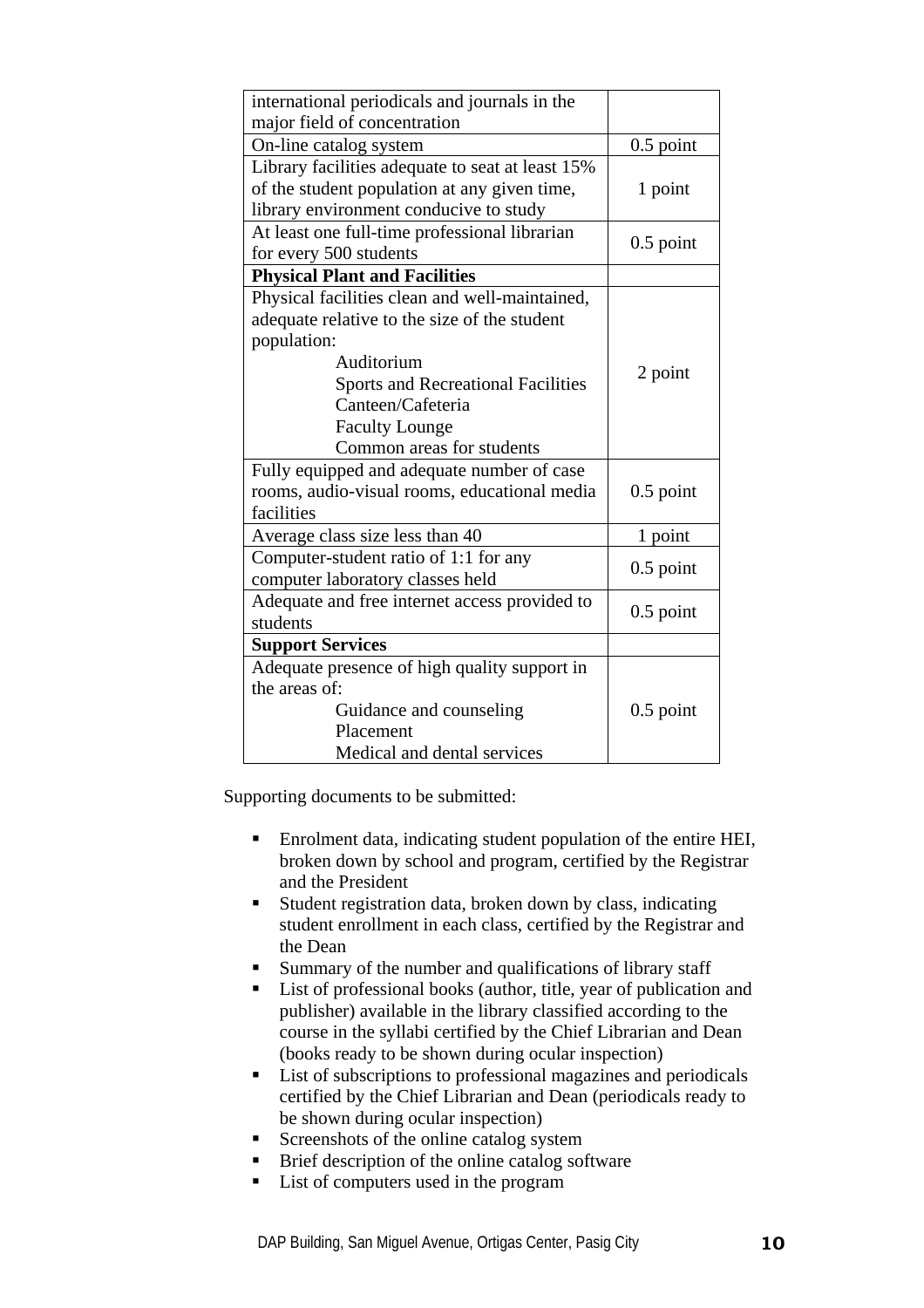- Certified true copy of the receipt or agreement for Internet connection subscription (original to be presented during ocular inspection)
- Pictures of computer laboratories
- **Pictures of computers being utilized in the library**
- Pictures of all relevant physical facilities
- Listing of all professionals providing guidance and counseling, placement, medical and dental support services, indicating their professional qualifications, certified by the Director of the Personnel Department Head, accompanied by certified true copies of their 201 files (original to be presented during ocular inspection)

## **Criterion 5 - Involvement in Graduate-Level Education (Maximum Points-5)**

A COE/COD should be involved in graduate business and management education, preferably but not necessarily offering programs that are vertically integrated with the undergraduate programs in the area for which COE/COD status is being applied for. At a minimum, it should offer a Master in Business Administration (MBA) or equivalent degree. In this way, the COE/COD is able to combine a solid foundation in the core areas of business and management with the ability to specialize in a functional major and to equip its graduates with broad-based management skills required to be successful in today's cross-functional, diverse and highly competitive world of business.

The quality of these graduate programs should be validated through an independent review by a recognized external body, such as one of the national accreditation bodies: PAASCU, PACU-COA, ACSC-AAI, AACUP, ALCUCOA.

| Level IV accredited doctoral program in<br>business or management            | 3 points |
|------------------------------------------------------------------------------|----------|
| Level III accredited doctoral program in<br>business or management           | 2 point  |
| Level I or Level II accredited doctoral<br>program in business or management | 1 point  |

| Level IV accredited MBA program            | 3 points |
|--------------------------------------------|----------|
| Level III accredited MBA program           | 2 points |
| Level I or Level II accredited MBA program | 1 points |

| Level IV accredited MS program in the<br>specific discipline            | 3 points |
|-------------------------------------------------------------------------|----------|
| Level III accredited MS program in the<br>specific discipline           | 2 points |
| Level I or Level II accredited MS program in<br>the specific discipline | 1 point  |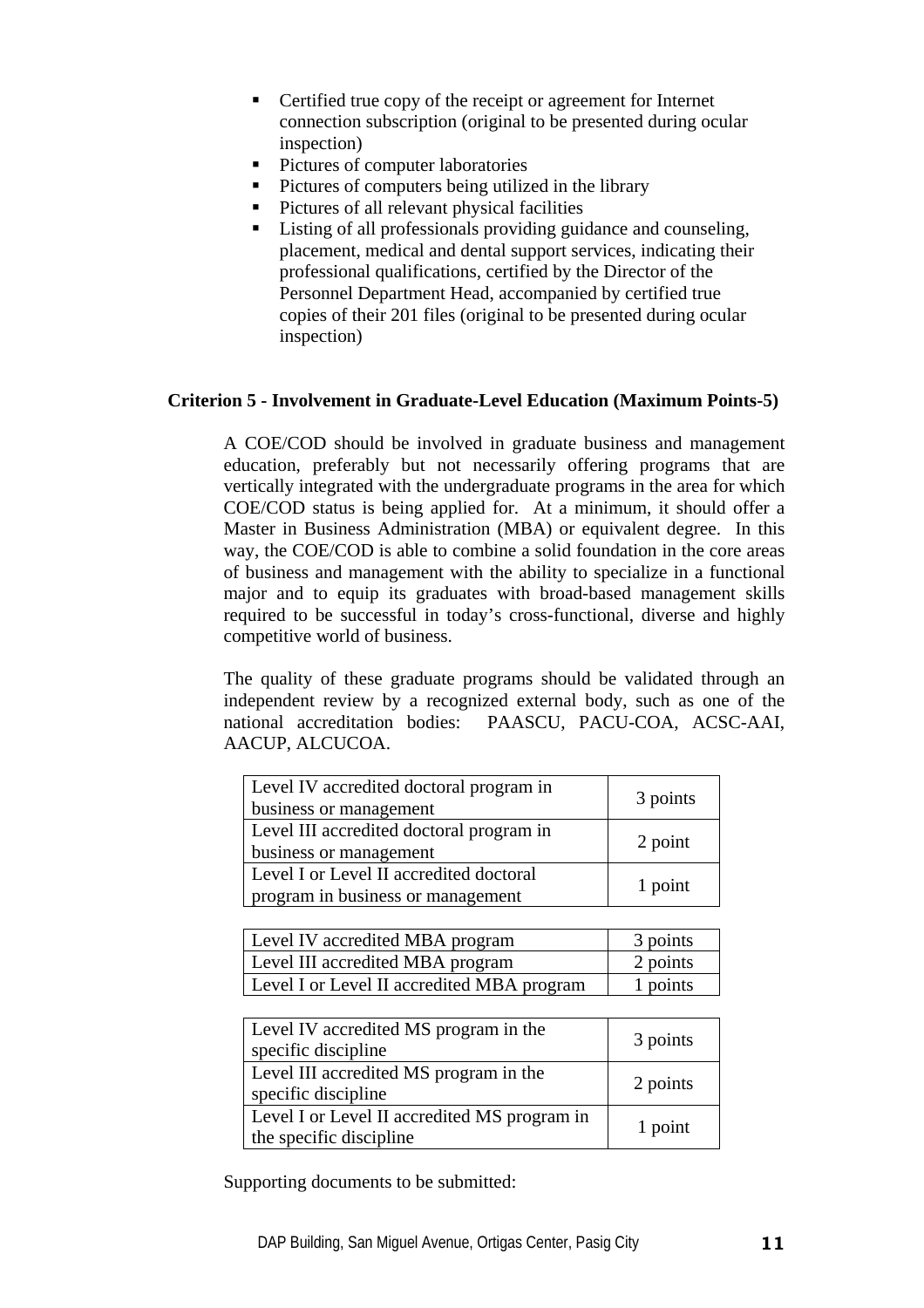- Certified true copy of accreditation certificate in each of the business graduate programs offered (Note: original to be presented during ocular inspection)
- **Prospectus and brochure of the business graduate programs** offered
- Enrolment and graduation data of the business graduate programs offered in the last five (5) years

## **Criterion 6 – Employability of Graduates (Maximum Points – 5)**

The graduates of COEs/CODs are highly employable. The companies that recruit from the school give good indication of the quality of its graduates. Hence, its graduates are sought out by employers and are easily absorbed by both the private and public sector. Alternatively, its graduates also become entrepreneurs and provide employment to others. The COE/COD provides career counseling and placement services in support of its students and young graduates. It seeks feedback about the quality of its output by collecting graduate tracer data and conducting other studies to monitor the performance of its graduates.

| <b>Career Services</b>                          |          |
|-------------------------------------------------|----------|
| A well-organized and strategic program of       |          |
| career counseling and job placement is in       | 1 point  |
| place to support students and young alumni      |          |
| There is an organized effort to collect         |          |
| graduate tracer data and to otherwise monitor   | 1 point  |
| the job performance of its graduates.           |          |
| <b>Employability of Graduates</b>               |          |
| 91-100% of all graduates in the last five years |          |
| are employed or enrolled in graduate school     | 3 points |
| within six months after graduation              |          |
| 75-90% of all graduates in the last five years  |          |
| are employed or enrolled in graduate school     | 2 points |
| within six months after graduation              |          |
| <b>Quality of Employment</b>                    |          |
| More than 50% of the graduates over the last    |          |
| five years are employed in any of the           |          |
| following capacities:                           |          |
| 1. For Accountancy – as accountants in one      |          |
| of the Big 4 Accounting Firms                   |          |
| 2. For Commerce, Business Administration,       |          |
| or Management – as managerial, supervisory,     |          |
| or analytical staff in a private corporation,   |          |
| government agency, or NGO                       | 3 points |
| 3. For Customs Administration - as              |          |
| managerial, supervisory, or analytical staff at |          |
| the Bureau of Customs                           |          |
| 4. For Entrepreneurship – as proprietors of     |          |
| their own, or family owned businesses           |          |
| 5. For Hotel and Restaurant Management or       |          |
| Hospitality Management - as managerial,         |          |
| supervisory, or analytical staff in a hotel,    |          |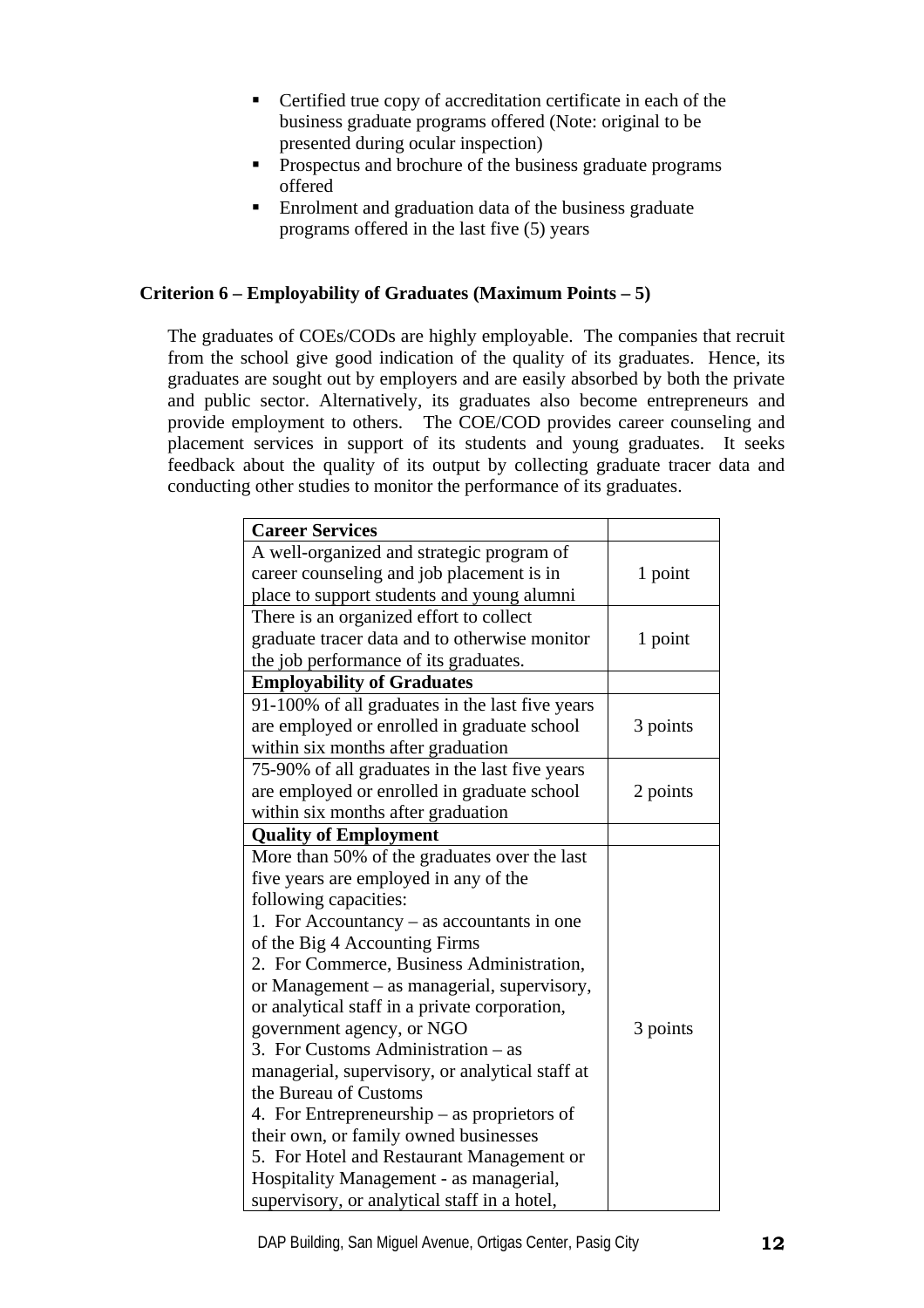| restaurant, or hospitality-oriented             |          |
|-------------------------------------------------|----------|
| establishment                                   |          |
| 6. Office Administration or Office              |          |
| Management – as managerial or supervisory       |          |
| staff in a private corporation, government      |          |
| agency, or NGO                                  |          |
| 7. Tourism - as managerial, supervisory or      |          |
| analytical staff in a tourism-oriented private  |          |
| corporation, government agency, or NGO          |          |
| 26-50% of the graduates over the last five      |          |
| years are employed in any of the following      |          |
| capacities:                                     |          |
| 1. For Accountancy $-$ as accountants in one    |          |
| of the Big 4 Accounting Firms                   |          |
| 2. For Commerce, Business Administration,       |          |
| or Management – as managerial, supervisory,     |          |
| or analytical staff in a private corporation,   |          |
| government agency, or NGO                       |          |
| 3. For Customs Administration – as              |          |
| managerial, supervisory, or analytical staff at |          |
| the Bureau of Customs                           |          |
| 4. For Entrepreneurship $-$ as proprietors of   |          |
| their own or family-owned businesses            | 2 points |
| 5. For Hotel and Restaurant Management or       |          |
| Hospitality Management - as managerial,         |          |
| supervisory, or analytical staff in a hotel,    |          |
| restaurant, or hospitality-oriented             |          |
| establishment                                   |          |
| 6. Office Administration or Office              |          |
| $Management - as management$ or supervisory     |          |
| staff in a private corporation, government      |          |
| agency, or NGO                                  |          |
| 7. Tourism – as managerial, supervisory or      |          |
| analytical staff in a tourism-oriented private  |          |
| corporation, government agency, or NGO          |          |

- Write-up of the available career counseling and placement services, and the programs in place to service student needs. Any additional documentation that may be appropriate to substantiate the write-up.
- Copy of the graduate tracer study, certified correct by the Director of the Placement Office or equivalent administration official, and Dean. Any other documentation that may be appropriate to establish the HEI's job placement performance.

## **Criterion 7 – Scale (Maximum Points – 3)**

DAP Building, San Miguel Avenue, Ortigas Center, Pasig City **13** A COE/COD should be able to influence business practice and contribute to national development. Its ability to do so is partially determined by the number, and not just the quality of its graduates. It should demonstrate its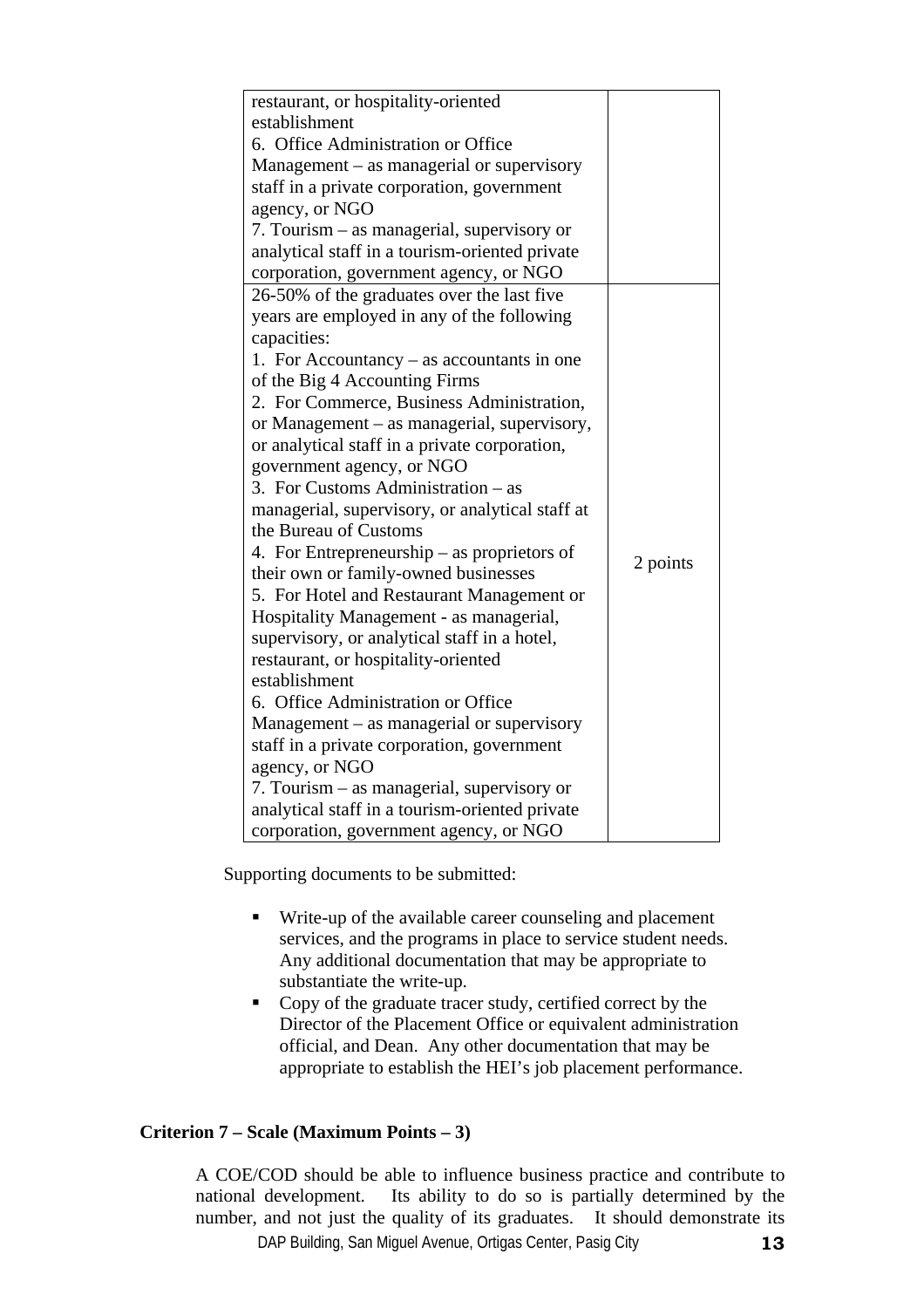commitment to make a difference in its field through its willingness and ability to train significant numbers of young men and women through its academic programs:

| Average enrollment in MBA or other<br>related graduate program over the last five |  |
|-----------------------------------------------------------------------------------|--|
| vears                                                                             |  |
| More than 200                                                                     |  |
| 101-200                                                                           |  |
| Average enrollment in undergraduate                                               |  |
| program in the last five years                                                    |  |
| More than 450                                                                     |  |
| $0 - 450$                                                                         |  |

Supporting documents to be submitted:

 Enrolment data in the graduate and undergraduate programs for the specific discipline in the last five years certified by Registrar and Dean

## **Criterion 8 – Other Criteria, Specific to the Field (Maximum Points – 5)**

A. Accountancy

At a minimum, the COE/COD should have, over the last five years, consistently maintained a passing rate in the CPA Board Examinations that is at least 30 percentage points higher than the national passing average:

| More than 60 percentage points above the      | 5 points |
|-----------------------------------------------|----------|
| national passing average                      |          |
| 51 to 60 percentage points above the national | 4 points |
| passing average                               |          |
| 41 to 50 percentage points above the national | 3 points |
| passing average                               |          |
| 30 to 40 percentage points above the national | 2 points |
| passing average                               |          |

Supporting documents to be submitted:

 Summary of the school's performance in the board examinations in the last five years certified by the Professional Regulatory Commission (PRC).

| Alumni have been recognized by the PRC       |              |
|----------------------------------------------|--------------|
| as Outstanding CPA of the Year               |              |
| - For each awardee                           | $0.25$ point |
| Alumni have been conferred the Ten           |              |
| <b>Outstanding Young Men/Women (TOYM)</b>    |              |
| award by the Junior Chamber                  |              |
| <b>International Philippines (Philippine</b> |              |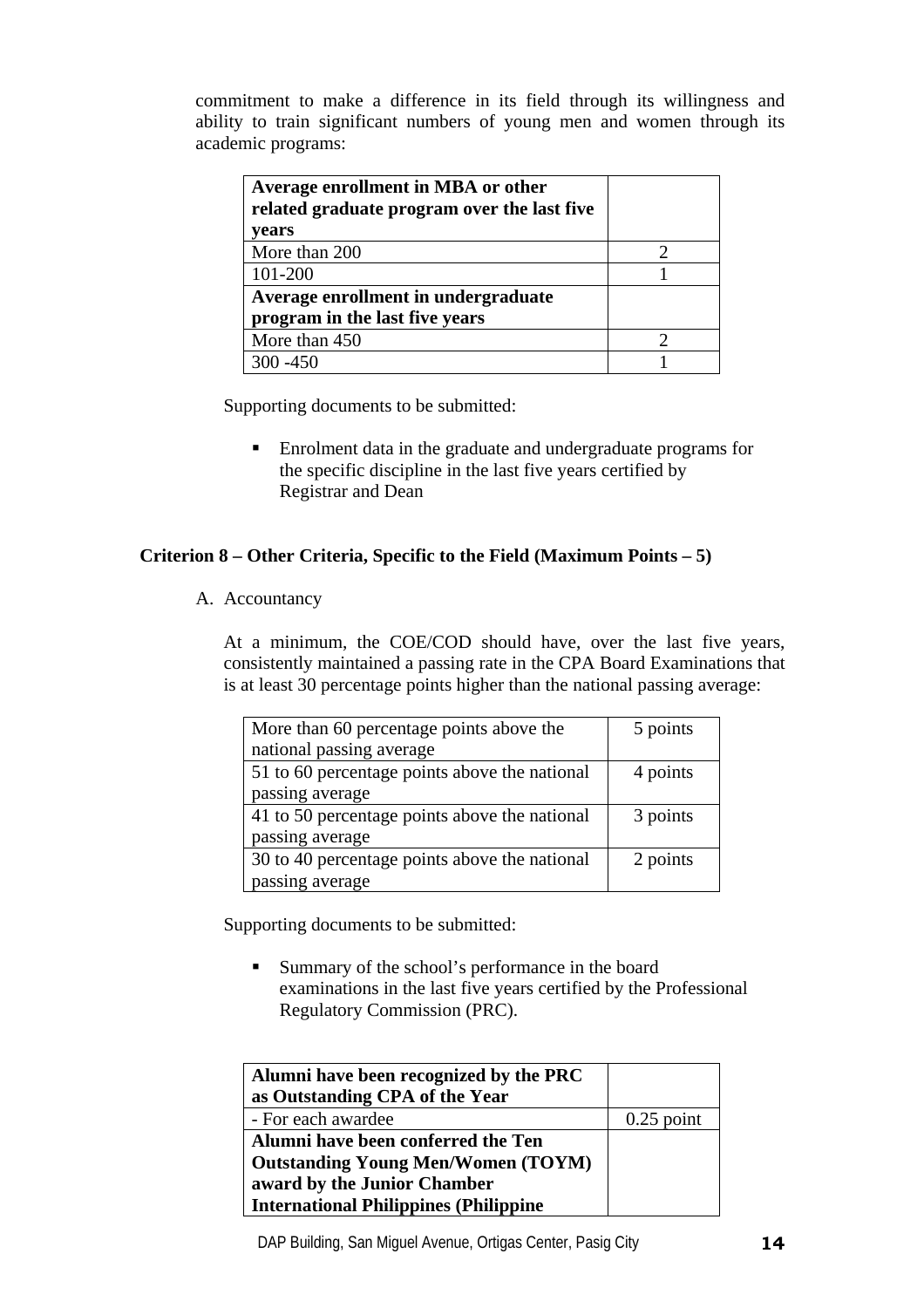| Jaycees, Inc.) in cooperation with the          |              |
|-------------------------------------------------|--------------|
| <b>TOYM Foundation and the Gerry Roxas</b>      |              |
| <b>Foundation</b>                               |              |
| - For each awardee                              | $0.25$ point |
| Alumni have been recognized by the              |              |
| <b>Accredited Professional Organization for</b> |              |
| <b>Certified Public Accountants as Hall of</b>  |              |
| Fame Awardee, Outstanding CPA of the            |              |
| Year or any equivalent award at the             |              |
| national level                                  |              |
| - For each awardee                              | $0.25$ point |
| Alumni have been elected national               |              |
| <b>President of the Accredited Professional</b> |              |
| <b>Organizations for Certified Public</b>       |              |
| <b>Accountants or any of the sectoral</b>       |              |
| organizations (e.g. ACPAPP, ACPACI,             |              |
| <b>GACPA or ACPAE)</b>                          |              |
| - For each alumnus elected                      | $0.25$ point |
| Alumni have been appointed members of           |              |
| the Professional Regulatory Board for           |              |
| <b>CPAs</b>                                     |              |
| - For each alumnus appointed                    | $0.25$ point |

- **•** Certification from the Professional Regulatory Commission (PRC)
- **•** Certification from the accredited national professional organization for CPAs/Sectoral organization concerned/award giving body concerned
- Any other supporting documents that may be appropriate
- B. Commerce, Business Administration or Management

| Students are given ample opportunity to<br>participate in a quality work practicum<br>program                                                                 |             |
|---------------------------------------------------------------------------------------------------------------------------------------------------------------|-------------|
| Faculty assigned to handle the work<br>practicum program have a minimum of 3<br>years' meaningful work experience.                                            | $0.5$ point |
| There is a well-organized system for<br>monitoring and evaluating student work<br>performance in the course of the practicum.                                 | 1 point     |
| There is an organized system for assisting<br>students to get work practicum placements.                                                                      | 1 point     |
| The HEI provides opportunities for<br>students to develop their leadership skills                                                                             |             |
| The HEI provides a variety of student<br>leadership training programs or learning<br>opportunities contributory to student<br>development as future managers. | $0.5$ point |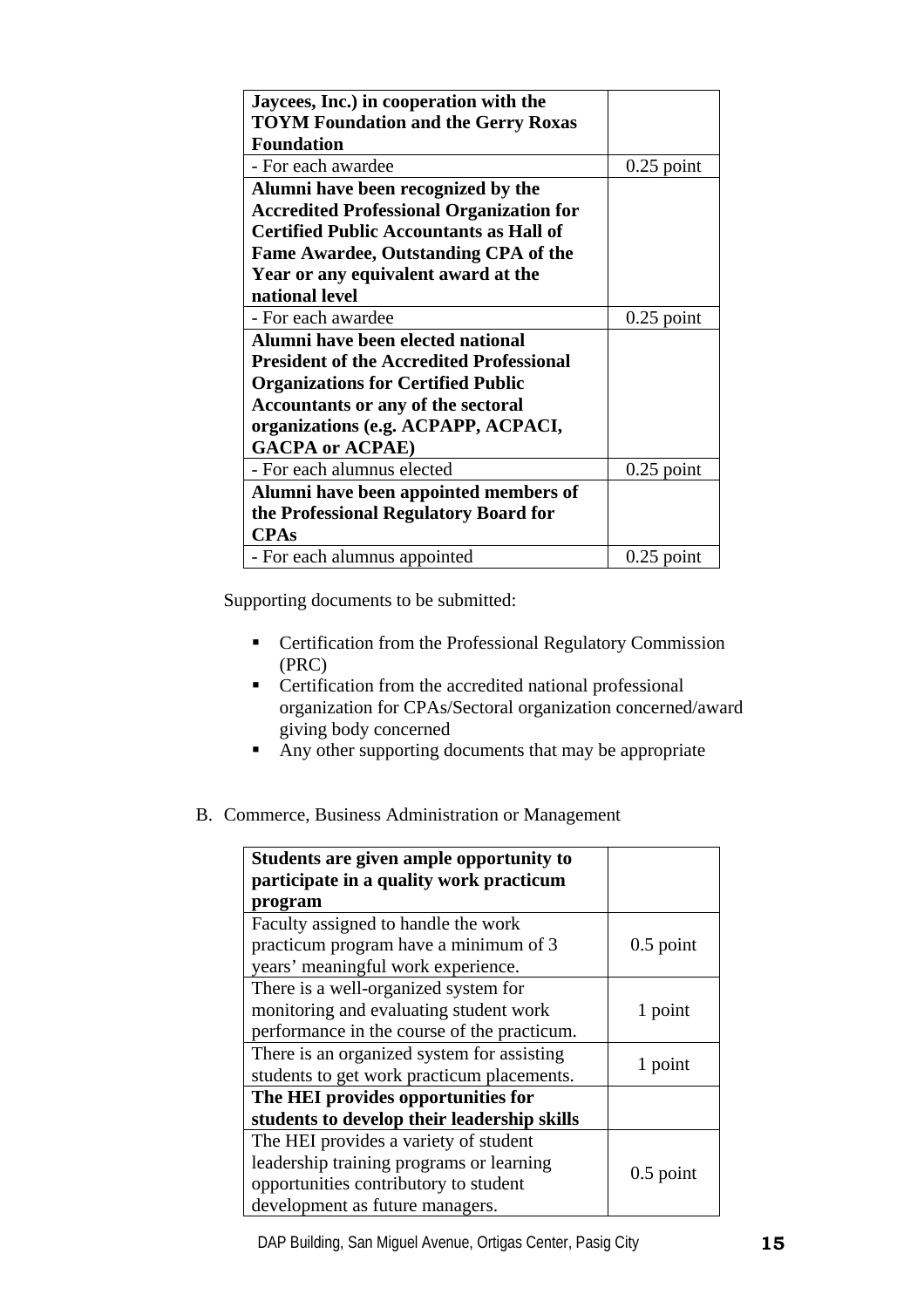| 1 point      |
|--------------|
|              |
|              |
|              |
|              |
|              |
| 1 point      |
|              |
|              |
|              |
|              |
|              |
|              |
|              |
|              |
|              |
|              |
| $0.25$ point |
|              |

- Profile of faculty member handling practicum courses.
- Write-up of work practicum placement process, including copies of Memoranda of Understanding/Agreement between the HEI and individual companies/industry groupings in support of such practicum placement, and any other supporting documents that may be deemed appropriate.
- Write-up of work practicum student performance evaluation process, including evaluation forms used and other supporting documents that may be deemed appropriate.
- Write-up of student leadership training programs organized by the HEI, including any supporting documents that may be deemed appropriate.
- Write-up of student leadership opportunities available in the HEI, including write-ups of the extra- and co-curricular activities that provide such opportunities, and any other documents that may be deemed appropriate.
- Listing of licensed business application soft wares used by business administration students in the computer laboratories.
- C. Customs Administration

At a minimum, the COE/COD should have, over the last five years, consistently maintained a passing rate in the Customs Broker Board Examinations that is at least 30 percentage points higher than the national passing average:

| More than 60 percentage points above the | 5 points |
|------------------------------------------|----------|
| national passing average                 |          |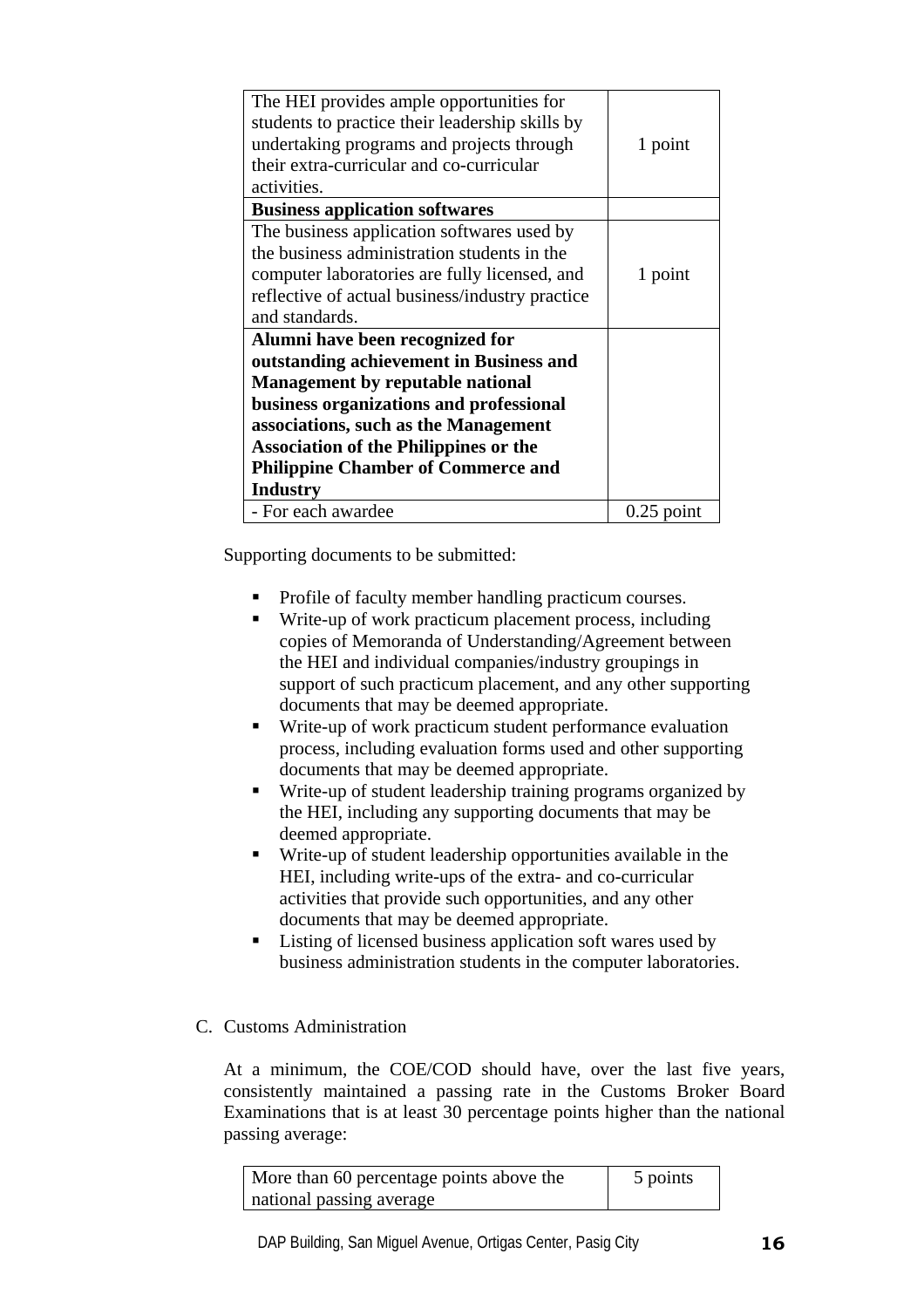| 51 to 60 percentage points above the national | 4 points |
|-----------------------------------------------|----------|
| passing average                               |          |
| 41 to 50 percentage points above the national | 3 points |
| passing average                               |          |
| 30 to 40 percentage points above the national | 2 points |
| passing average                               |          |

 Summary of the school's performance in the board examinations in the last five years certified by the Professional Regulatory Commission (PRC).

| Alumni have been recognized by the PRC |              |
|----------------------------------------|--------------|
| as Customs Broker of the Year          |              |
| - For each awardee                     | $0.25$ point |
| Alumni have been elected President of  |              |
| accredited national professional       |              |
| organizations for Customs Brokers      |              |
| - For each President or Past President | $0.25$ point |
| Alumni have been appointed members of  |              |
| the Professional Regulatory Board for  |              |
| <b>Customs Brokers</b>                 |              |
| - For each alumnus appointed           |              |

Supporting documents to be submitted:

- **•** Certification from the Professional Regulatory Commission (PRC)
- **•** Certification from the accredited national professional organization for Customs Brokers
- Any other supporting documents and photographs that may be appropriate.

# D. Entrepreneurship

| <b>Presence of Experiential Learning</b>                                                                                                                                                                                          |             |
|-----------------------------------------------------------------------------------------------------------------------------------------------------------------------------------------------------------------------------------|-------------|
| <b>Opportunities</b>                                                                                                                                                                                                              |             |
| The curriculum requires all students to set up<br>and operate business ventures while still in<br>school.                                                                                                                         | 1 point     |
| The HEI/department/program provides<br>meaningful co-curricular and extra-curricular<br>opportunities for students to gain<br>entrepreneurial experience, such as business<br>planning competitions and entrepreneurial<br>fairs. | $0.5$ point |
| <b>Presence of Business Incubation Facility</b>                                                                                                                                                                                   |             |
| A business center with its own office,<br>equipped with telephone, fax, copying                                                                                                                                                   | $0.5$ point |

DAP Building, San Miguel Avenue, Ortigas Center, Pasig City **17**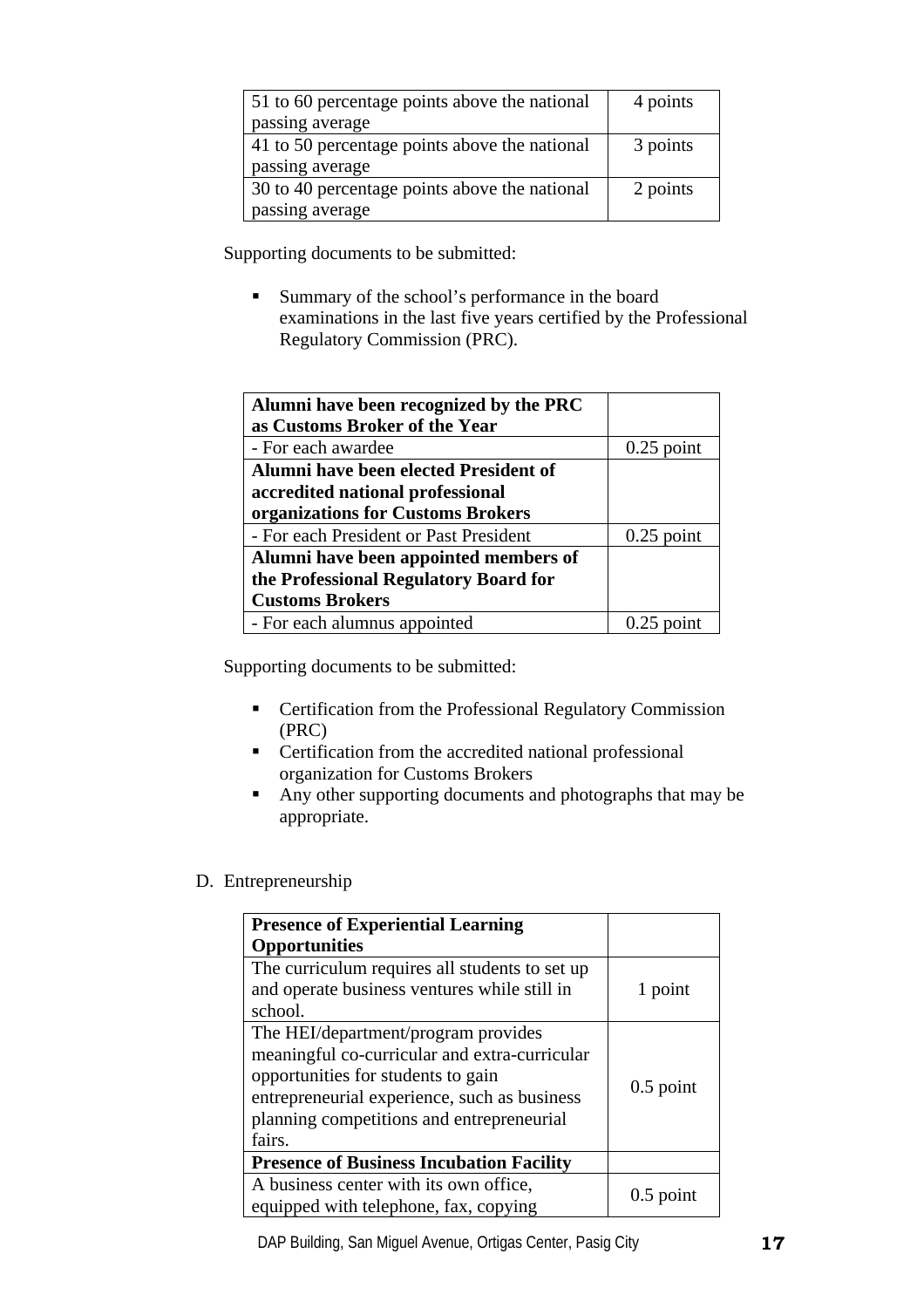| machines, internet facilities and meeting        |              |
|--------------------------------------------------|--------------|
| rooms is available for student use.              |              |
| A network of faculty advisers and business       |              |
| coaches/mentors is made accessible to student    | 1 point      |
| ventures.                                        |              |
| Students are provided access to a network of     |              |
| angel investors and other funding sources that   | $0.5$ point  |
| can help them to set up their businesses.        |              |
| <b>Impact on the Field</b>                       |              |
| At least 10 of the alumni of the                 |              |
| HEI/department/program over the last ten         |              |
| years have set up new business ventures with     | 1 point      |
| gross annual revenues in excess of P6 million.   |              |
| <b>Service to the SME Community</b>              |              |
| Presence of a Business Support Center which      |              |
| provides services to the SME community,          |              |
| either in the form of training or business       | $0.5$ point  |
| consultancy.                                     |              |
| <b>Unique Features of the Program</b>            |              |
| There are unique features, or special facilities |              |
| set up in support of the program that are not    | 1 point      |
| otherwise covered by the above.                  |              |
| <b>Alumni have been Recognized for</b>           |              |
| <b>Outstanding Achievement in</b>                |              |
| Entrepreneurship by a reputable national         |              |
| award-giving body such as the Philippine         |              |
| <b>Marketing Association, or TOYM</b>            |              |
| <b>Foundation</b>                                |              |
| - For each awardee                               | $0.25$ point |

- Description of all experiential learning opportunities provided to students, both curricular and co-curricular.
- Sample list of entrepreneurial projects undertaken by students while still enrolled, including abstracts of their business plans, photographs of products (actual products to be shown during ocular inspection.)
- Description of business incubator facility, including list of available office equipment, and a description of the activities and linkages established by the facility. Photographs of facilities.
- Description of business support center, including a list of activities undertaken in the last five years, and a list of client companies that have been assisted by the center in the last five years.
- **List of prominent alumni of the program, with descriptions of** their companies, and some documentation of their size and scale of operations.
- Any other supporting documents and photographs that may be appropriate.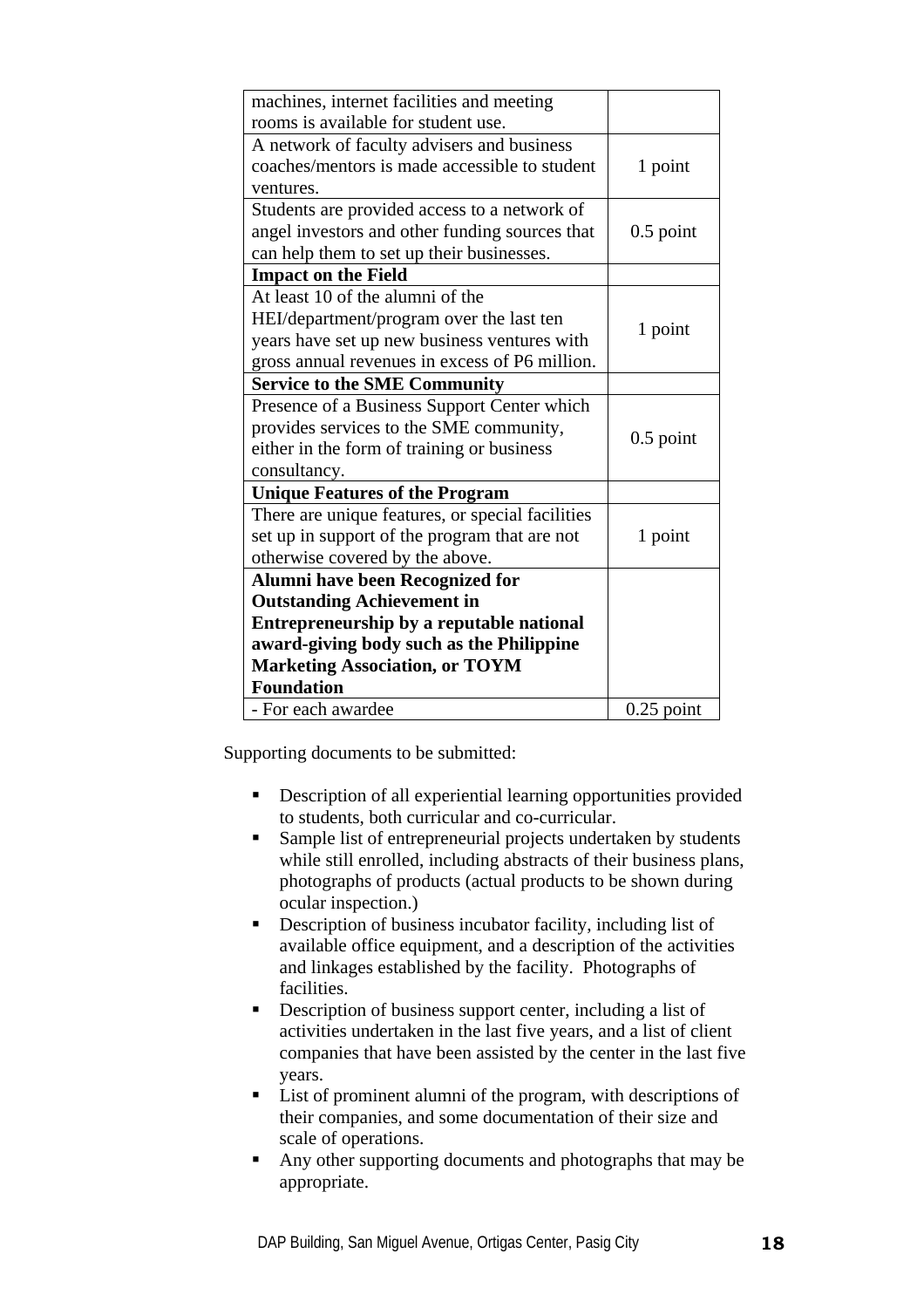| Students are given ample opportunity to<br>participate in a quality work practicum<br>program                                                                                                      |             |
|----------------------------------------------------------------------------------------------------------------------------------------------------------------------------------------------------|-------------|
| Faculty assigned to handle the work<br>practicum program have a minimum of 3<br>years' meaningful work experience.                                                                                 | $0.5$ point |
| There is a well-organized system for<br>monitoring and evaluating student work<br>performance in the course of the practicum.                                                                      | 1 point     |
| There is an organized system for assisting<br>students to get meaningful work practicum<br>placements.                                                                                             | 1 point     |
| <b>Access to Special-Use Facilities</b>                                                                                                                                                            |             |
| Students enrolled in the program have access<br>to either simulated or actual hotel and<br>restaurant facilities that serve as learning<br>laboratories in support of their classroom<br>learning. | 2 points    |
| <b>Impact on the Field</b>                                                                                                                                                                         |             |
| At least 10 of the alumni of the program have<br>risen to the position of Hotel Country<br>Manager or Restaurant Manager of DOT-<br>accredited establishments within 5 years after<br>graduation.  | 2 points    |
| At least 5 of the alumni of the program have<br>risen to the position of Hotel Country<br>Manager or Restaurant Manager of DOT-<br>accredited establishments within 5 years after<br>graduation.   | 1 point     |

E. Hotel and Restaurant Management or Hospitality Management

- Profile of faculty member handling practicum courses.
- Write-up of work practicum placement process, including copies of Memoranda of Understanding/Agreement between the HEI and individual companies/industry groupings in support of such practicum placement, and any other supporting documents that may be deemed appropriate.
- Write-up of work practicum student performance evaluation process, including evaluation forms used and other supporting documents that may be deemed appropriate.
- Description of the special-use learning laboratories available for student use, including a discussion of the terms for student access, copies of Memoranda of Understanding/Agreement that govern the use of and access to these facilities, photographs of these facilities, and other supporting documents that may be deemed appropriate.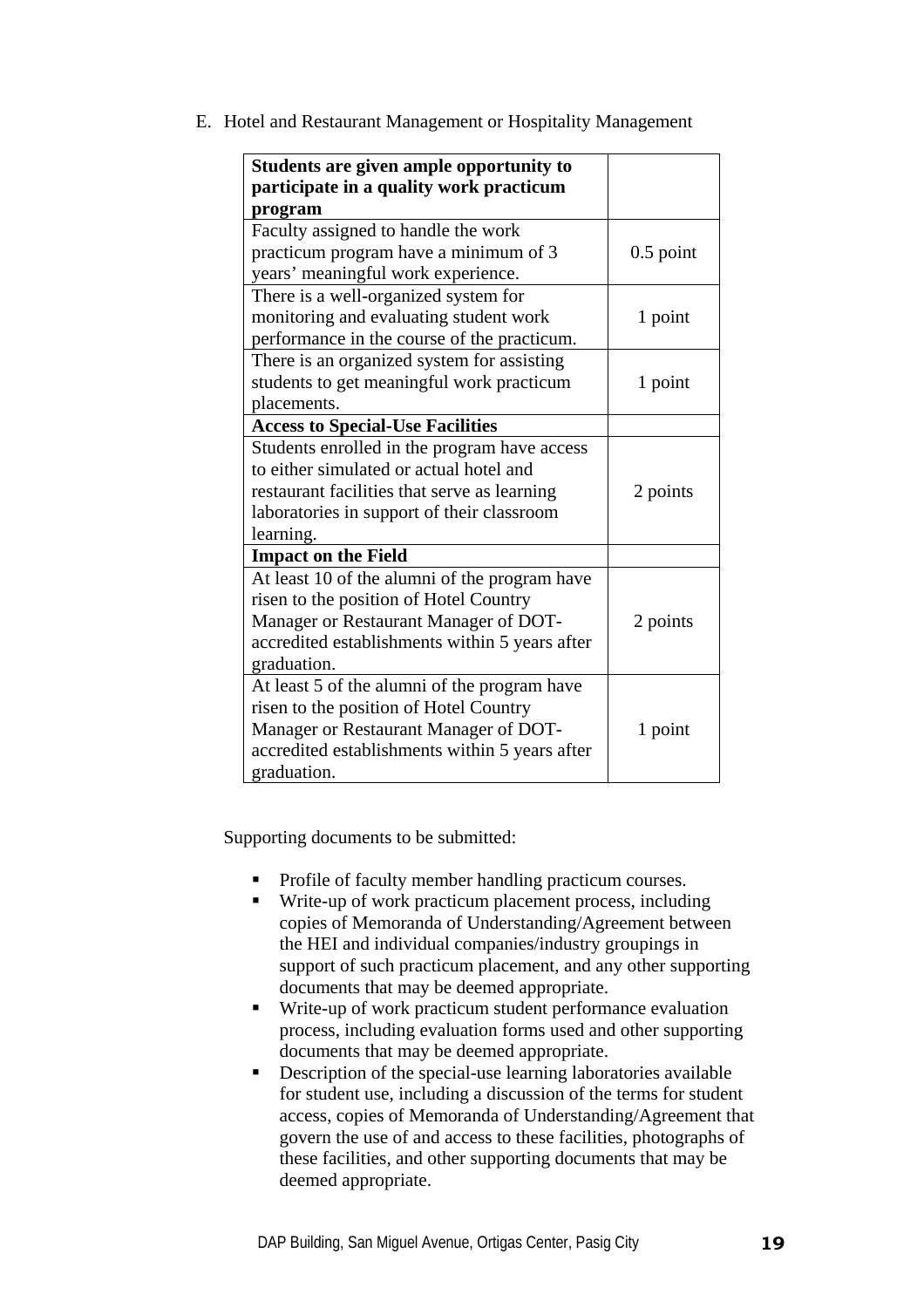- List of the graduates who have risen to the position of Hotel Country Manager or Restaurant Manager of DOT-accredited establishments within 5 years after graduation
- Any other supporting documents and photographs that may be appropriate.
- F. Office Administration or Office Management

| <b>Percentage of Passing in Civil Service</b>      |              |
|----------------------------------------------------|--------------|
| Exam                                               |              |
| The COE/COD should have, over the last five        |              |
| years, consistently maintained a minimum           |              |
| passing rate of 50% among its examinees in         |              |
| the Civil Service Commission Professional,         | 2 points     |
| Stenographer, and Sub-Professional                 |              |
| Examinations                                       |              |
| <b>Service to Offices</b>                          |              |
| Pool of Resource Speakers composed of              |              |
| alumni of the HEI/department/program is            |              |
| available to provide services to offices, both     | 1 points     |
| government and private, in the form of             |              |
| training and consultancy                           |              |
| Alumni/alumnae of the program have been            |              |
| conferred the title of Professional Executive      |              |
| <b>Secretary</b>                                   |              |
| - For every five conferees                         | $0.25$ point |
| Alumni/alumnae have been chosen                    |              |
| <b>Secretary or Administrative Professional of</b> |              |
| the Year by the Philippine Association of          |              |
| <b>Secretaries and Administrative</b>              |              |
| <b>Professionals</b>                               |              |
| - For each awardee                                 | $0.25$ point |

■ List of the school's examinees in the last 5 years in any of the following Civil Service examinations:

Professional Examination Stenographer Exam Sub professional Exam

Indication the school's percentage of passing in each examination, certified by the Civil Service Commission.

■ List of alumni who are experts in Office Management or Administration and available to serve as resource speakers and consultants in training programs for administrative professionals in the government and private offices. Their positions, places of work, and contact number should be indicated in the list.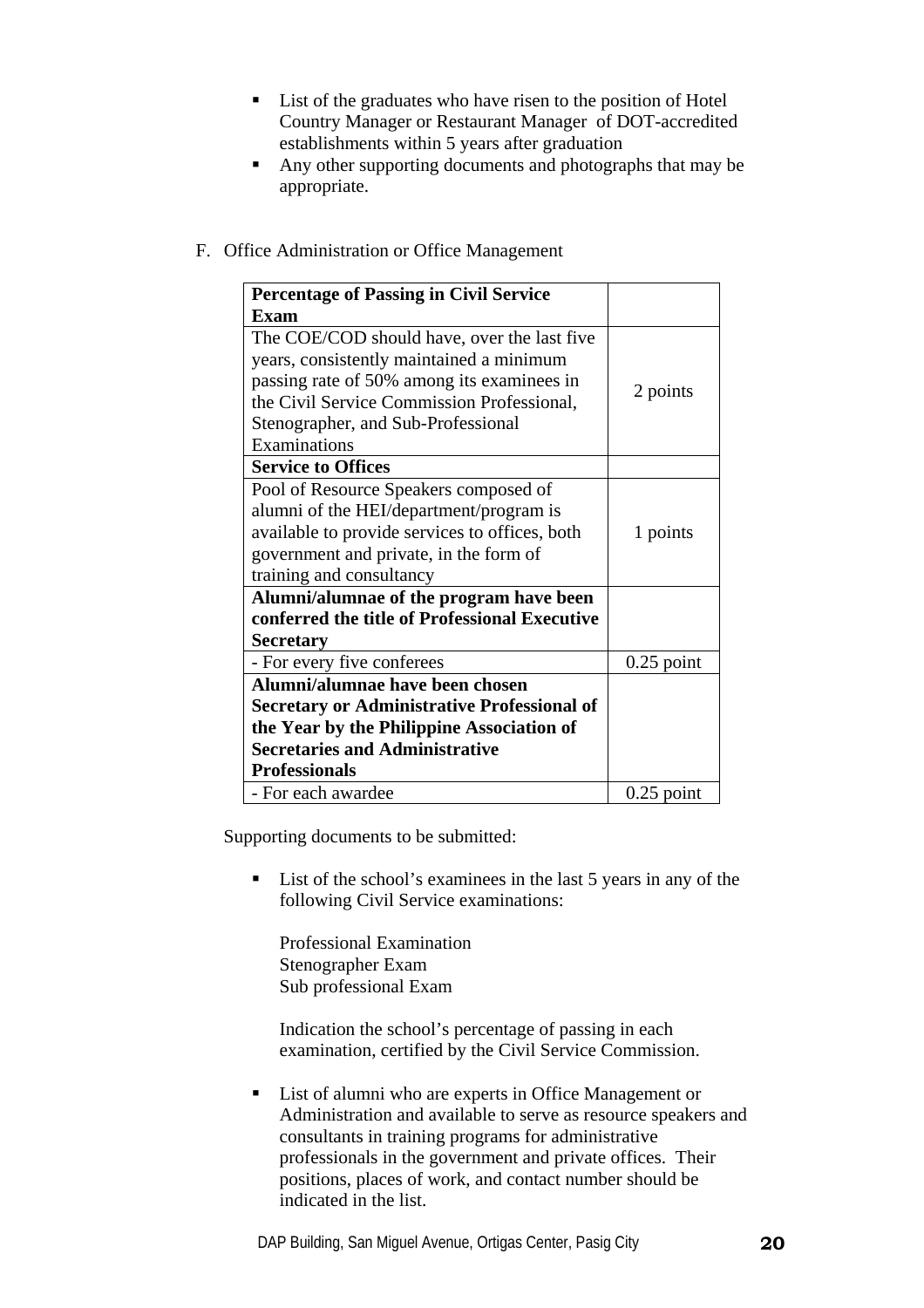- **EXECUTE:** Certification from the Philippine Association of Secretaries and Administrative Professionals that the title of Professional Executive Secretary has been conferred on the alumni/alumnae.
- **EXECUTE:** Certification from the Philippine Association of Secretaries and Administrative Professionals on the result of Secretary or Administrative Professional of the Year Competition and Award.
- Any other supporting documents and photographs that may be appropriate.

## G. Tourism

| Students are given ample opportunity to        |             |
|------------------------------------------------|-------------|
| participate in a quality work practicum        |             |
| program                                        |             |
| Faculty assigned to handle the work            |             |
| practicum program have a minimum of 3          | $0.5$ point |
| years' meaningful work experience.             |             |
| There is a well-organized system for           |             |
| monitoring and evaluating student work         | 1 point     |
| performance in the course of the practicum.    |             |
| There is an organized system for assisting     |             |
| students to get meaningful work practicum      | 1 point     |
| placements.                                    |             |
| <b>Access to Special-Use Facilities</b>        |             |
| Students enrolled in the program have access   |             |
| to either simulated or actual hotel and        |             |
| restaurant facilities that serve as learning   | 2 points    |
| laboratories in support of their classroom     |             |
| learning.                                      |             |
| <b>Impact on the Field</b>                     |             |
| At least 10 of the alumni of the program have  |             |
| risen to the position of Hotel Country         |             |
| Manager or Restaurant Manager of DOT-          | 2 points    |
| accredited establishments within 5 years after |             |
| graduation.                                    |             |
| At least 5 of the alumni of the program have   |             |
| risen to the position of Hotel Country         |             |
| Manager or Restaurant Manager of DOT-          | 1 point     |
| accredited establishments within 5 years after |             |
| graduation.                                    |             |

- Profile of faculty member handling practicum courses.
- Write-up of work practicum placement process, including copies of Memoranda of Understanding/Agreement between the HEI and individual companies/industry groupings in support of such practicum placement, and any other supporting documents that may be deemed appropriate.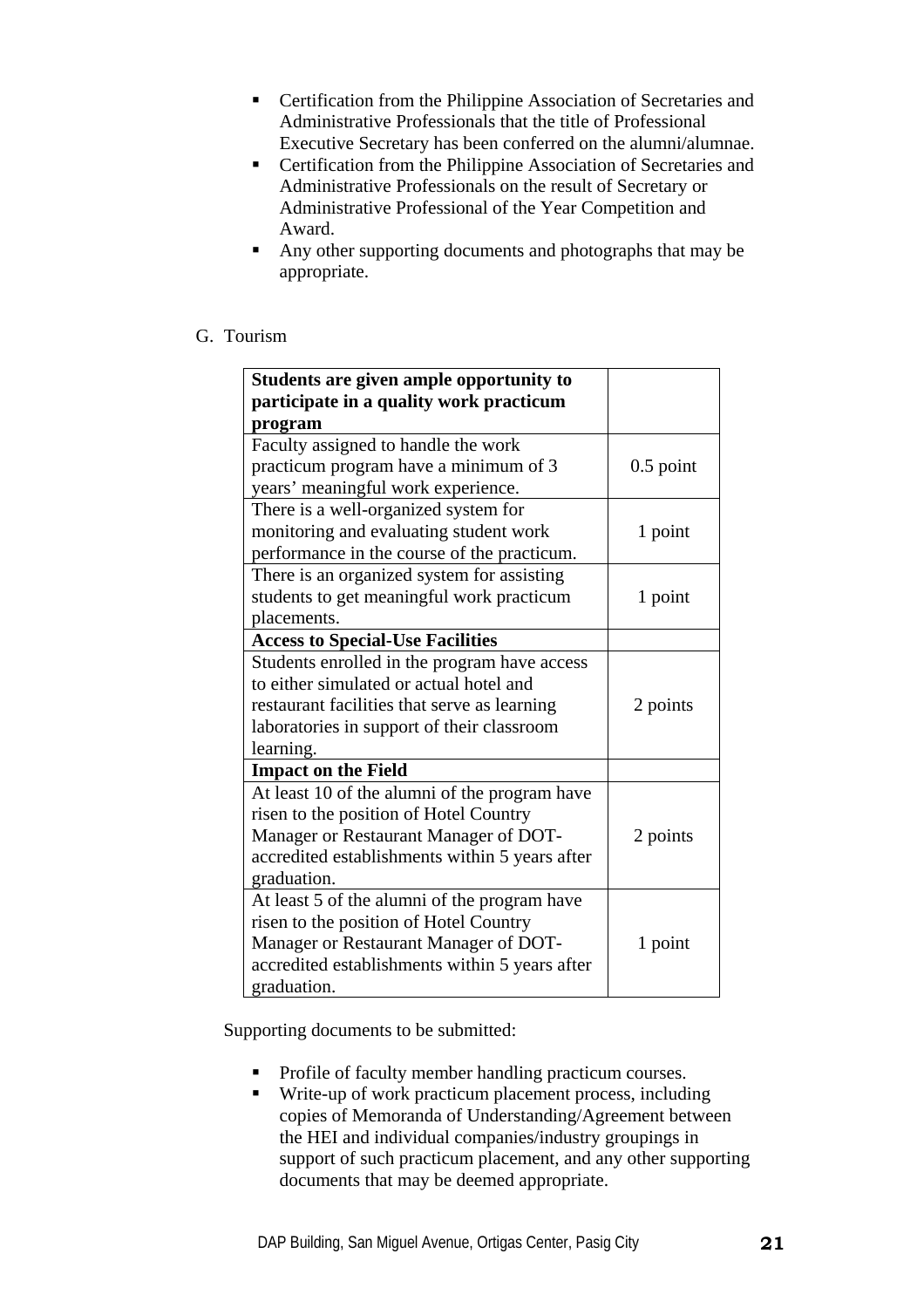- Write-up of work practicum student performance evaluation process, including evaluation forms used and other supporting documents that may be deemed appropriate.
- Description of the special-use learning laboratories available for student use, including a discussion of the terms for student access, copies of Memoranda of Understanding/Agreement that govern the use of and access to these facilities, photographs of these facilities, and other supporting documents that may be deemed appropriate.
- List of the graduates who have risen to the position of Hotel Country Manager or Restaurant Manager of DOT-accredited establishments within 5 years after graduation.
- Any other supporting documents and photographs that may be appropriate.

# **B. RESEARCH**

## **Criterion 9 - Availability of a Research Infrastructure (Maximum Points – 5)**

The defining characteristic of a COE/COD is a vibrant research community composed of faculty and students who do active research in business and management and contribute to current literature. This sort of vibrance is not the product of chance; rather, it is the result of a focused and strategic effort on the part of the institution to identify specific areas of expertise, and to create the research structures that will provide sustained support for individual as well as collective faculty efforts towards the furtherance of a clearly articulated research agenda.

| The HEI/department/program has a clearly<br>articulated research agenda which will either<br>generate new knowledge in the field or<br>contribute to the body of instructional<br>materials (e.g. case studies) in the field.                                                                                                    | 1 point  |
|----------------------------------------------------------------------------------------------------------------------------------------------------------------------------------------------------------------------------------------------------------------------------------------------------------------------------------|----------|
| The HEI/department/program has a well<br>conceived and strategic plan for pushing this<br>agenda forward and generating the desired<br>scholarly work and publications output.                                                                                                                                                   | 1 points |
| The HEI/department/program has put in place<br>a system for generating and screening<br>research proposals, awarding research grants<br>and monitoring research output.                                                                                                                                                          | 1 point  |
| The HEI/department/program has established<br>a funding program, either in the form of an<br>endowment or a system of annual grants and<br>professorial chairs that can provide<br>substantive support to individual as well as<br>collaborative faculty research efforts, whether<br>on a competitive or non-competitive basis. | 2 point  |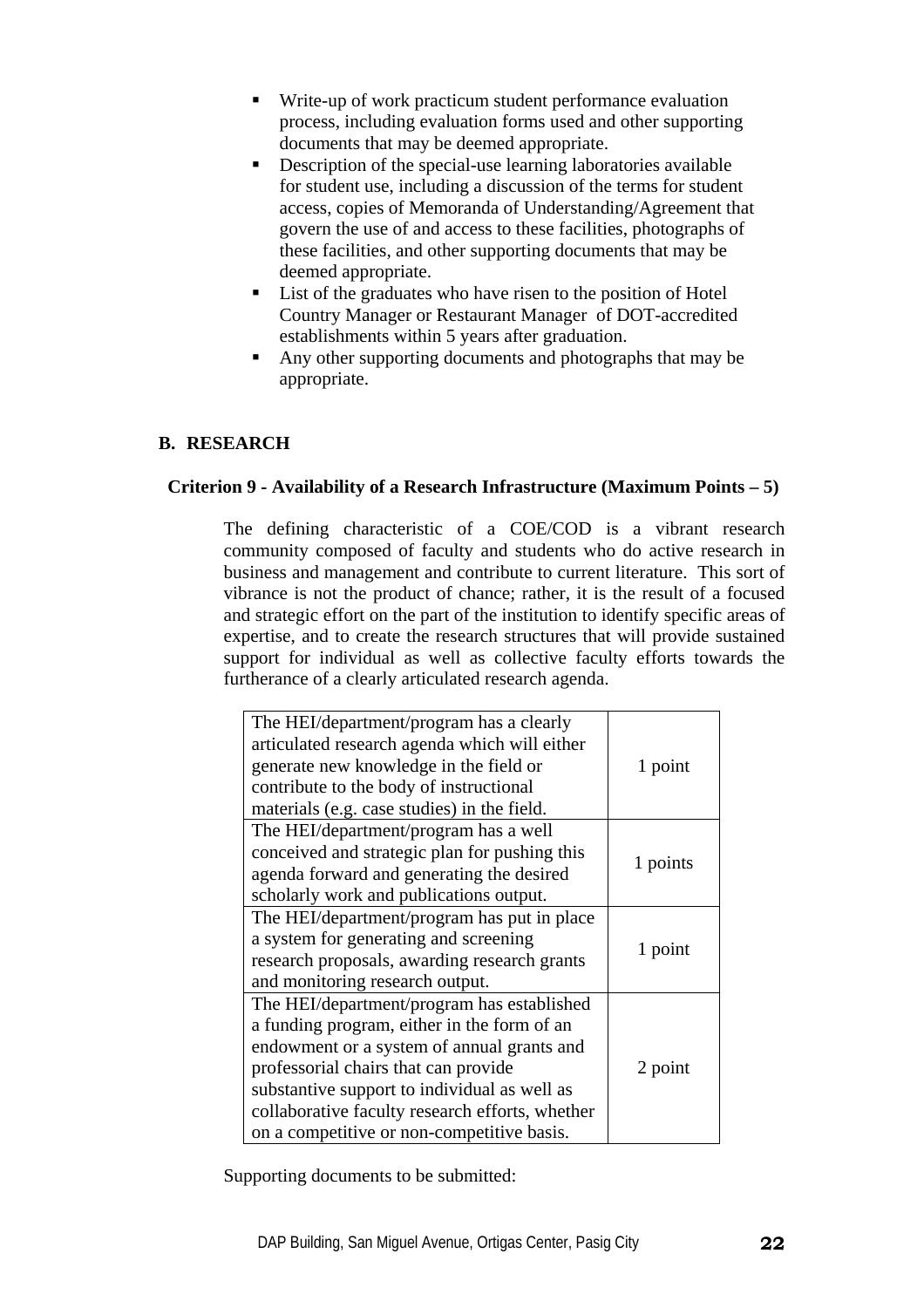- Write-up of the HEI/department/program's research agenda, certified by the Dean.
- Write-up of the HEI/department/program's strategic plan for research, certified by the Dean.
- Write-up of the HEI/department/program's research support system and process of evaluation, certified by the Dean.
- Write-up of the funding sources available to support the unit's research efforts, certification of the College or University Treasurer that these funds are available and have been set aside for this specific purpose.
- Any additional documents that can support/substantiate the above write-ups, duly certified by the appropriate HEI administrative officer.

# **Criterion 10 - Scholarly Work and Publication Output (Maximum Points – 25)**

The success of a research agenda and a system of support for scholarly work and publications is measured not by the existence of the program but by the publication output that it generates. Faculty and students of COEs/CODs collaborate to write research papers of substantial depth and length and share their findings with the larger community by publishing their research output. Such output is both pure and applied, contributing to new knowledge in the field but also seeking to contribute to the improvement of business practice in the country. COEs/CODs must have generated meaningful research output in the field over the last five (5) years.

| Research projects in the field of business     |             |
|------------------------------------------------|-------------|
| and management                                 |             |
| More than 6 substantial research projects      | 3 points    |
| conducted by the HEI/department/program        |             |
| within the last five years                     |             |
| 4 to 6 substantial research projects conducted | 2 point     |
| by the HEI/department/program within the       |             |
| last five years                                |             |
| Publications by faculty in peer-reviewed       |             |
| professional journals in the last five (5)     |             |
| vears                                          |             |
| - for each article published                   | 1 point     |
| Books/monographs published by faculty/         |             |
| students in the last five (5) years            |             |
| - for each book/monograph published            | 2 point     |
| - for each article or chapter in a book        |             |
| published                                      | $0.5$ point |
| Papers presented by its faculty at             |             |
| international conferences of academic and      |             |
| professional organizations in the last five    |             |
| $(5)$ years                                    |             |
| - for each paper presented                     | $0.5$ point |
| Papers presented by its faculty at national    |             |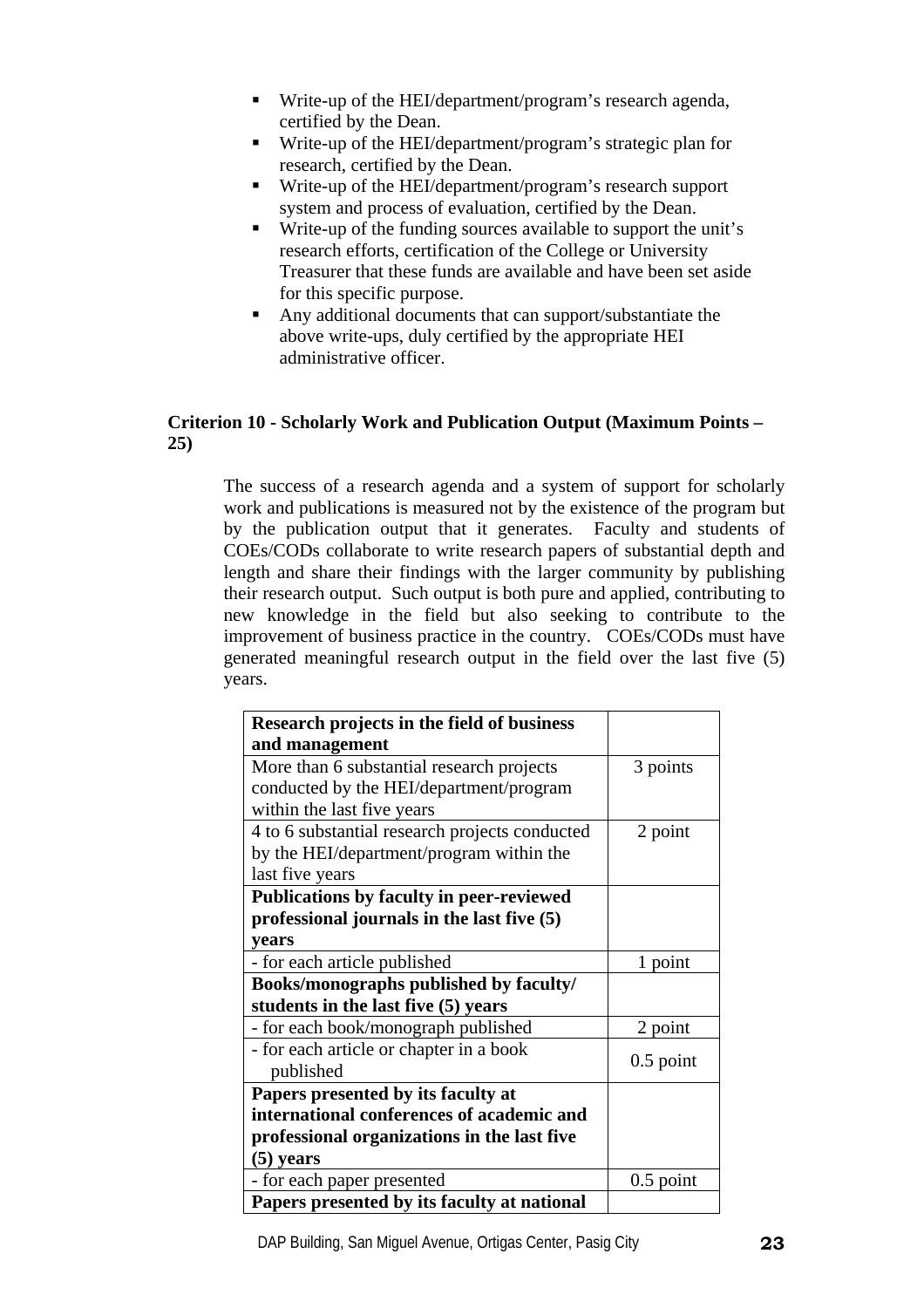| conferences of academic and professional<br>organizations in the last five (5) years |             |
|--------------------------------------------------------------------------------------|-------------|
| - for each paper presented                                                           | $0.5$ point |
| <b>Business/management cases/accounting</b>                                          |             |
| practice sets other substantial instructional                                        |             |
| materials produced by its faculty in the last                                        |             |
| five $(5)$ years                                                                     |             |
| More than 8 materials                                                                | points      |
| $5 - 8$                                                                              | 2 points    |
| $1 - 4$                                                                              | points      |
| <b>Publication of a Research Journal on a</b>                                        |             |
| current and continuing basis                                                         |             |
| Peer-reviewed journal                                                                | points      |
| Non peer-reviewed journal                                                            | points      |

- Abstract of research projects conducted within the last five years certified by the Research Coordinator/Head (complete research paper to be presented during ocular inspection)
- List of on-going researches and their status certified by the certified by the Research Coordinator/Head (approved research proposals to be presented during ocular inspection)
- List of publications in peer-reviewed professional journals in the last five (5) years (original copies of the journals to be presented during ocular inspection)
- **List of books/monographs/journals published by** faculty/students/HEI in the last five (5) years (original to be presented during ocular inspection)
- List of business/management cases/accounting practice sets/other substantial instructional materials produced in the last five (5) years (original to be presented during ocular inspection)
- Conference programs or conference proceedings indicating the name and institutional affiliation of the paper presentors, as well as the title of the paper(s) presented (copy of paper to presented during ocular inspection)
- Titles of research journals published, copies of the cover page and title page of such journals (actual journals to be presented during ocular inspection)
- Any other documentation that can add further evidence of the existence of a vibrant research culture in the HEI.

# **C. EXTENSION, OUTREACH AND LINKAGES**

## **Criterion 11 – Leadership Role Played in the Field (Maximum Points – 5)**

A COE/COD does not just seek to be excellent in its field; it actively seeks to share its expertise and resources with other institutions engaged in the same field. It plays a leadership role among HEIs/programs/departments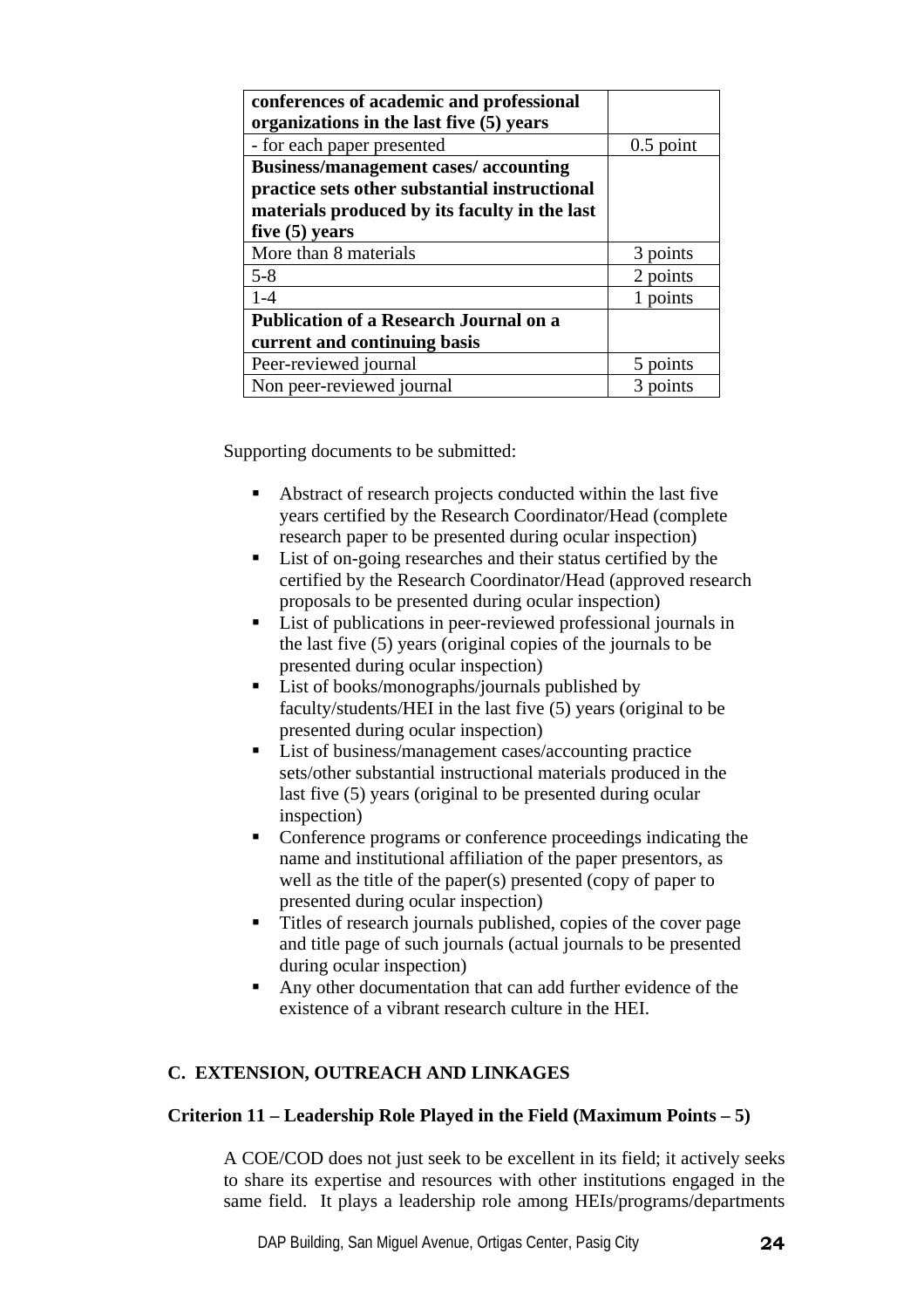in the same field by initiating activities that will raise the overall level of excellence in the larger academic community.

This leadership could take various forms, *such as*: organizing conferences and workshops that can bring together administrators and faculty of different HEIs to share best practices and latest trends/innovations in the field, allowing its administrators/faculty to participate in and play leadership roles in professional/educators' associations, organizing student conferences, seminars or symposia that are open to students of other institutions, or participating in relevant national student competitions, and representing the country at international student competitions.

| The HEI/department/program has                   |          |
|--------------------------------------------------|----------|
| organized faculty                                |          |
| conferences/workshops/seminars in the last       |          |
| five years that have brought together the        |          |
| academic community to discuss issues of          |          |
| relevance to the field                           |          |
| More than 5                                      | 3 points |
| $4 - 5$                                          | 2 points |
| $1 - 3$                                          | 1 point  |
| Administrators and/or faculty have taken         |          |
| on leadership roles in                           |          |
| professional/educators' associations in the      |          |
| last five years                                  |          |
| More than 5                                      | 2 points |
| $4 - 5$                                          | 1 point  |
| The HEI/department/program has                   |          |
| organized student                                |          |
| conferences/workshops/seminars in the last       |          |
| five years that have brought together            |          |
| students from different institutions to          |          |
| discuss issues of relevance to the field         |          |
| More than 5                                      | 2 points |
| $4 - 5$                                          | 1 point  |
| <b>Participation in Student Competitions</b>     |          |
| Students have participated in national           |          |
| interscholastic competitions in relevant fields, | 1 point  |
| and have won 3 or more significant awards in     |          |
| the last five years                              |          |
| Students have represented the country at least   |          |
| once in an international competition in the      | 1 point  |
| field in the last five years                     |          |
| Students have won an international               |          |
| competition in the field at least once in the    | 1 point  |
| last five years                                  |          |
| The HEI/department/program has                   |          |
| undertaken activities (other than the ones       |          |
| listed above) that have contributed to the       | 1 point  |
| overall advancement of the field over the        |          |
|                                                  |          |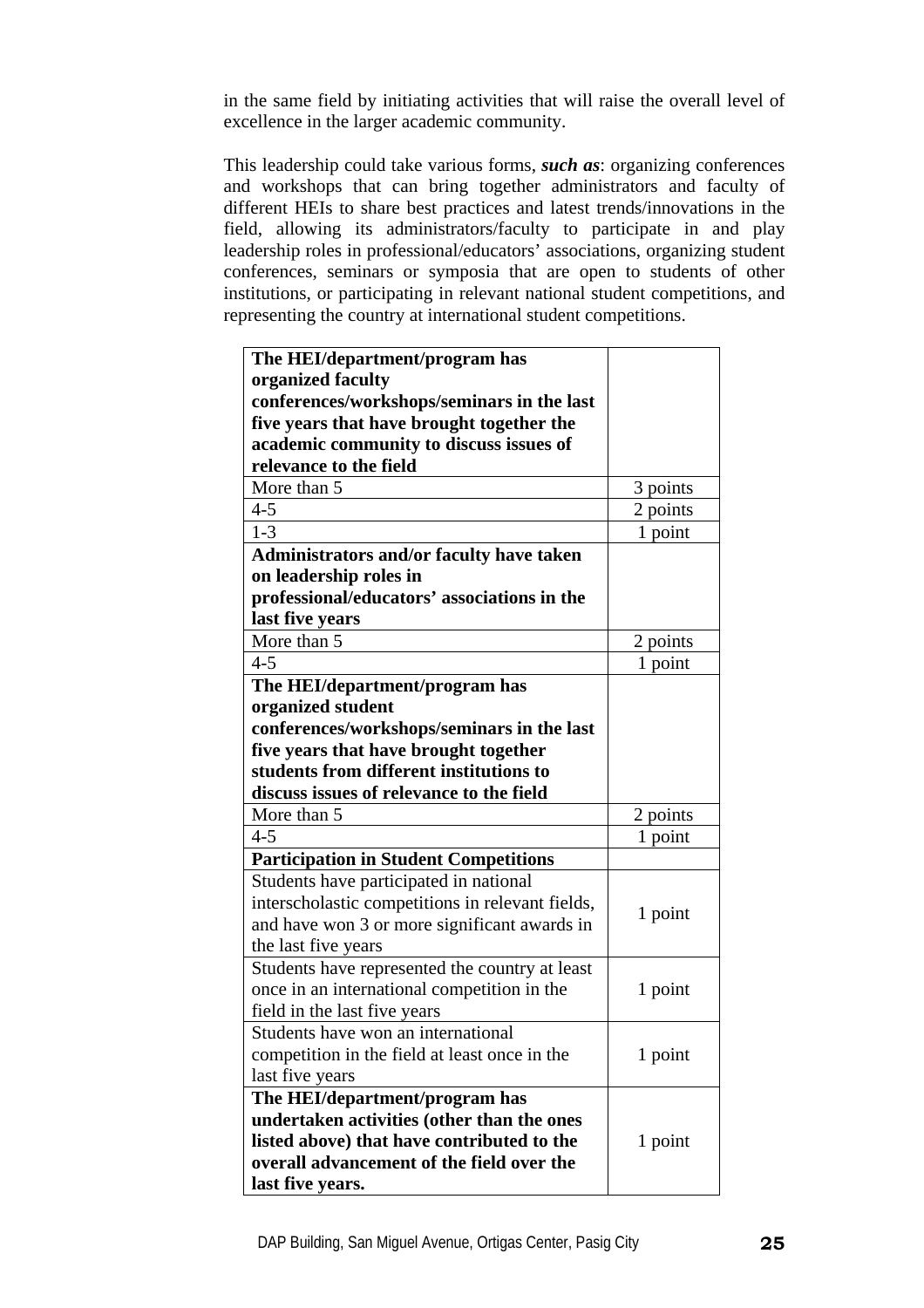- List of conferences/workshops/seminars conducted over the last five years, with a brief description of their objectives. target participants, and significance, and full details as to dates, venue, and attendance, all certified by the Dean. Photographs, copies of programmes, conference proceedings, attendance lists, and all other relevant documentation regarding these events.
- List of leadership positions held by faculty/administrators in professional, educational, or industry associations over the last five years, certified by Dean. To include certifications or appointment letters, where appropriate.
- List of relevant student competitions participated in, and major awards won over the last five years, certified by Dean. (Trophies, certificates, and other documentation to be presented during ocular inspection.)
- Any other documentation that may be appropriate to establish the significance of the leadership role played in the field by the HEI/department/program or its faculty and administrators.

# **Criterion 12 – Linkages with Business, Industry, and/or Government (Maximum Points – 5)**

COEs/CODs are able to leverage their limited resources by establishing strategic partnerships with leading business establishments, professional associations, industry groups and government agencies. They recognize that while these collaborators from business, industry and government have much to contribute to their educational effort, there is also much that they, as COEs/CODs in the field can contribute towards the continuing education of the professional community. Thus, they cooperate with these professional, industry, and government groups to organize and run collaborative programs that enhance not only the quality of their students' educational experience, but also make a real contribution to the propagation of best practices, and the greater professionalization of their field.

These activities may take a variety of forms, such as joint or commissioned research efforts, training or continuing education programs, or business consultancy engagements. As a rule, however, they are not organized on an ad-hoc basis, but are organized with a strategic view, and result in the establishment of continuing programs and long-term relationships.

| <b>Network of Collaborators</b>              |          |
|----------------------------------------------|----------|
| The HEI/department/program has established   |          |
| a program of substantive and continuing      |          |
| cooperation with major                       |          |
| enterprises/professional or industry         |          |
| associations/government agencies:            |          |
| More than 5 such existing/active cooperation | 2 points |
| agreements                                   |          |
| $4 - 5$ such existing/active cooperation     |          |

DAP Building, San Miguel Avenue, Ortigas Center, Pasig City **26**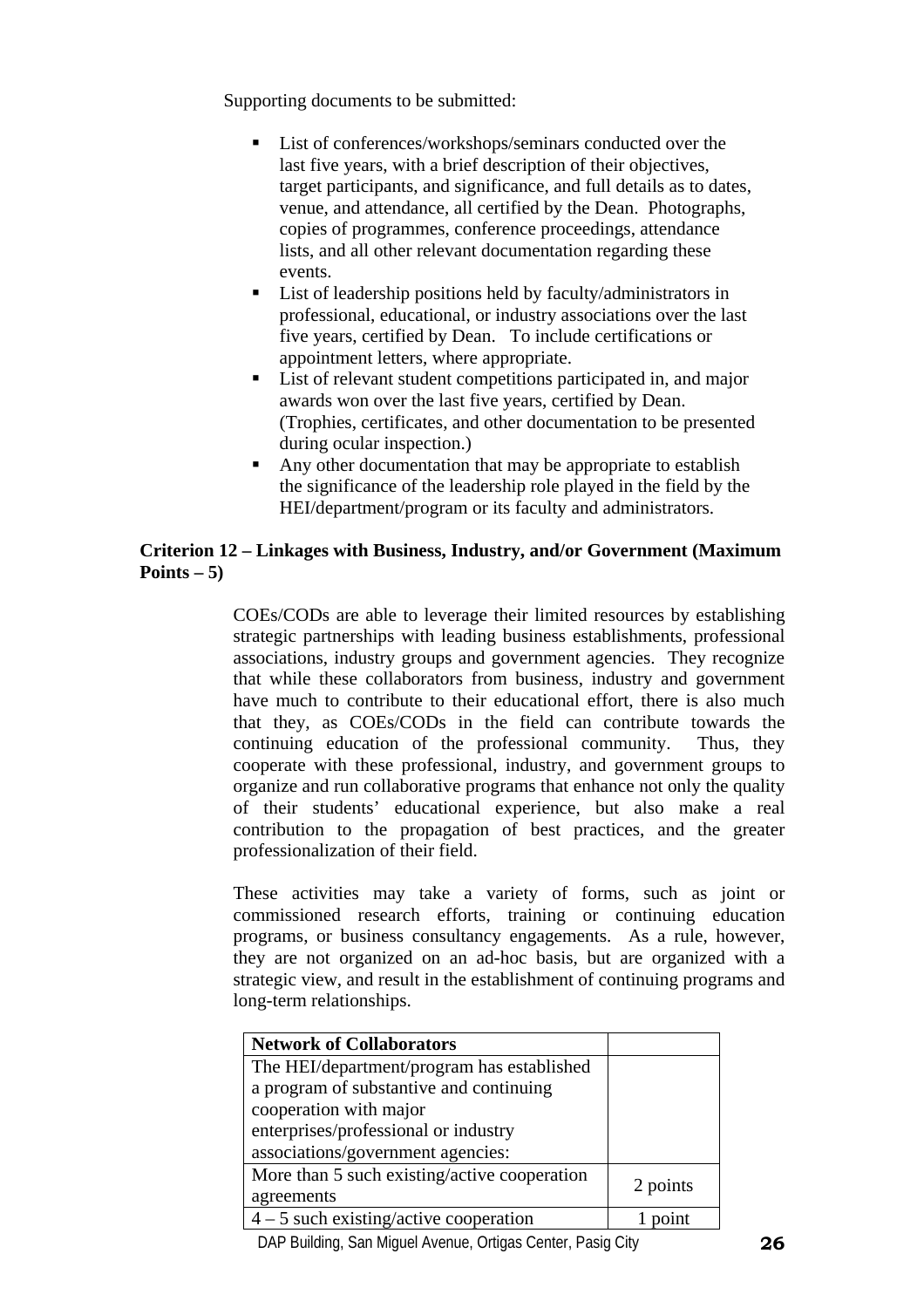| agreements                                     |          |
|------------------------------------------------|----------|
| <b>Industry Participation in HEI programs</b>  |          |
| Guest speakers and workshop facilitators from  |          |
| industry/the government sector are regularly   |          |
| invited to address the students on campus      |          |
| An average of more than 10 per year over the   | 2 points |
| last five years                                |          |
| An average of 5-10 per year over the last five | 1 point  |
| years                                          |          |
| <b>Continuing Education Programs for</b>       |          |
| <b>Business, Industry or Government</b>        |          |
| The HEI/department/program has established     |          |
| continuing programs/centers that provide       |          |
| continuing education opportunities for         |          |
| business, industry or government               |          |
| More than 3                                    | 2 points |
| $1 - 3$                                        | point    |

- Copies of any and all MOAs concluded with industry and/or professional associations, government agencies, or private corporations. A description of the nature, extent, duration and impact of the collaborations with these groups.
- List of industry practitioners/experts who have spoken to the students of the HEI/department/program, specifying the date, time, venue, topic, and audience for each lecture, accompanied by materials that can help to document these events (such as programmes or pictures taken during the event).
- Descriptions of any continuing education programs or centers established at the HEI/department/program that link with professional/industry/government groups, including any printed brochures and other literature used by these programs/centers.
- Any other documentation (including photographs) that can provide substantiation of the extent of the HEI/department/program's collaboration with industry and government.

# **Criterion 13 - Linkages with Other Higher Education Institutions (Maximum Points – 5)**

COEs/CODs have established linkages/partnerships with other HEIs both within and outside the Philippines. Such linkages can be for the purpose of facilitating student and/or faculty exchange, undertaking joint research efforts, sharing of educational resources, or for the development and transfer of technology. A carefully selected and active network of international linkages provides the COE/COD with varied opportunities to learn from best practices of other HEIs, as well as to share its own best practices with others, thereby allowing the entire network to be greater than just the sum of its parts. All the cited linkages are active and substantial, and not just nominal or token.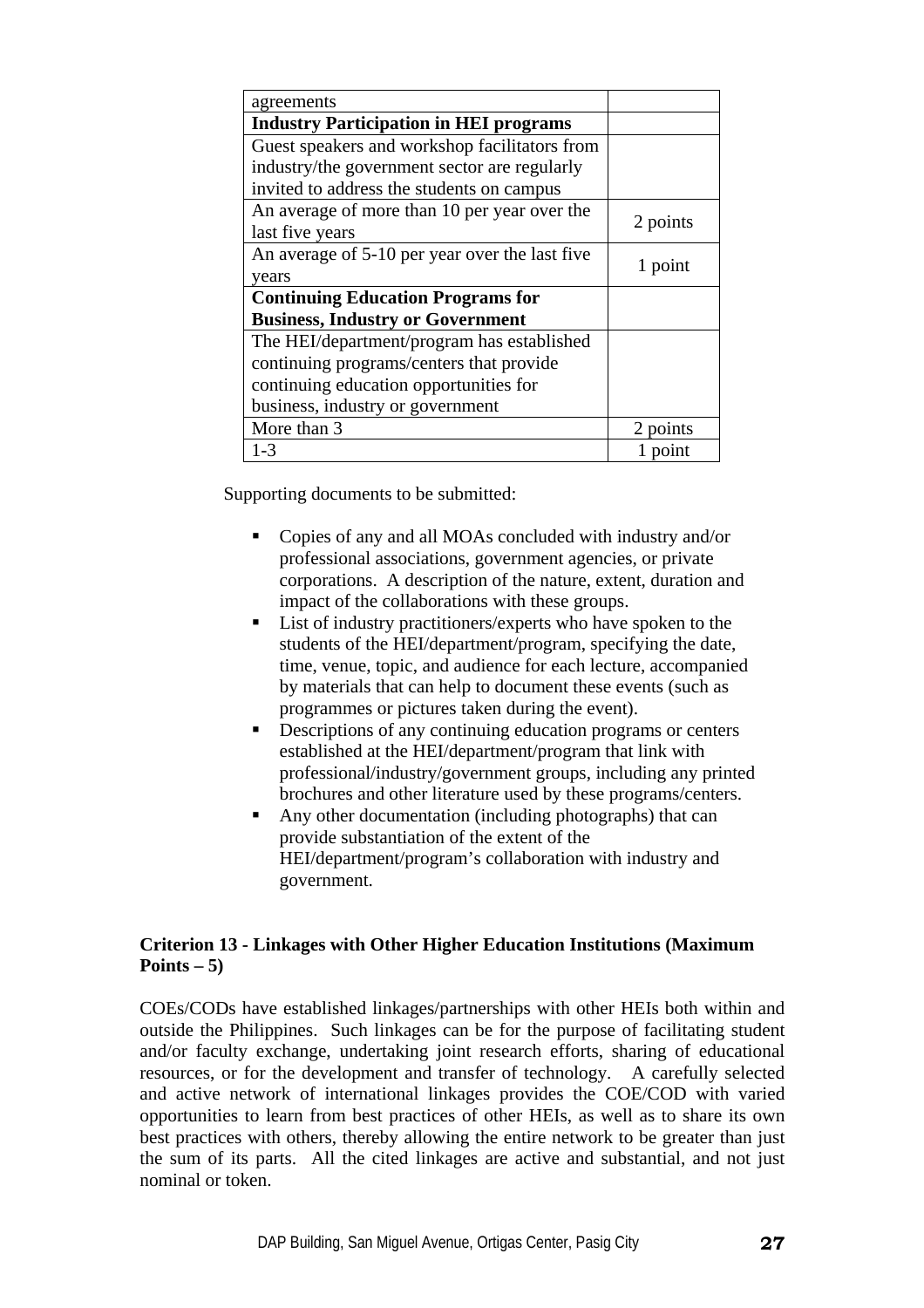| <b>Current and Active Linkages with</b><br><b>Reputable HEIs Outside the Philippines</b> |          |
|------------------------------------------------------------------------------------------|----------|
| More than 5 HEIs                                                                         | 3 points |
| 4-5 HEIs                                                                                 | 2 points |
| $1-3$ HEIs                                                                               | 1 point  |
| <b>Current and Active Linkages with Local</b>                                            |          |
| HEIs other than those that are part of the                                               |          |
| same University system                                                                   |          |
| More than 5 HEIs                                                                         | 2 points |
| 4-5 HEIs                                                                                 | noint    |

- List of institutions with which the HEI has cooperation agreements. Summary and description of linkage activities undertaken with each of the listed foreign and local HEIs over the last five years, certified by the Dean
- Copies of all MOAs (originals to be shown during ocular inspection) concluded with partner institutions, certified by the Dean and/or the Vice President for International Affairs
- Any other supporting documents and photographs that may be appropriate.

## **Criterion 14 – Involvement in Relevant Outreach/Extension Programs (Maximum Points – 5)**

A COE/COD has a responsibility to contribute to national development by undertaking outreach and extension programs *that utilize its area of special expertise to benefit disadvantaged sectors of our community*. Thus, the outreach programs it designs and undertakes should not only be of real benefit to the beneficiary groups or communities, but should also be directly linked to the nature of its educational programs, providing its students and faculty with opportunities to use the skills of their (intended) profession to help the recipient groups or communities to build up their capabilities.

These programs should be of such relevance and scope as to have a meaningful impact in the life of the beneficiary group or community.

| The HEI/department/program is involved       |          |
|----------------------------------------------|----------|
| in outreach programs that are directly       |          |
| related to its field of expertise.           |          |
| More than 5 programs                         | points   |
| 4-5 programs                                 | 2 points |
| 1-3 programs                                 | point    |
| The HEI/department/program's outreach        |          |
| programs involve the participation of a      |          |
| significant number of its students.          |          |
| 51\% or more                                 | 3 points |
| 26 to 50%                                    | 2 points |
| The HEI/department/program's outreach        |          |
| programs have a major impact on the          | 2 points |
| quality of life of the beneficiary groups or |          |
| communities                                  |          |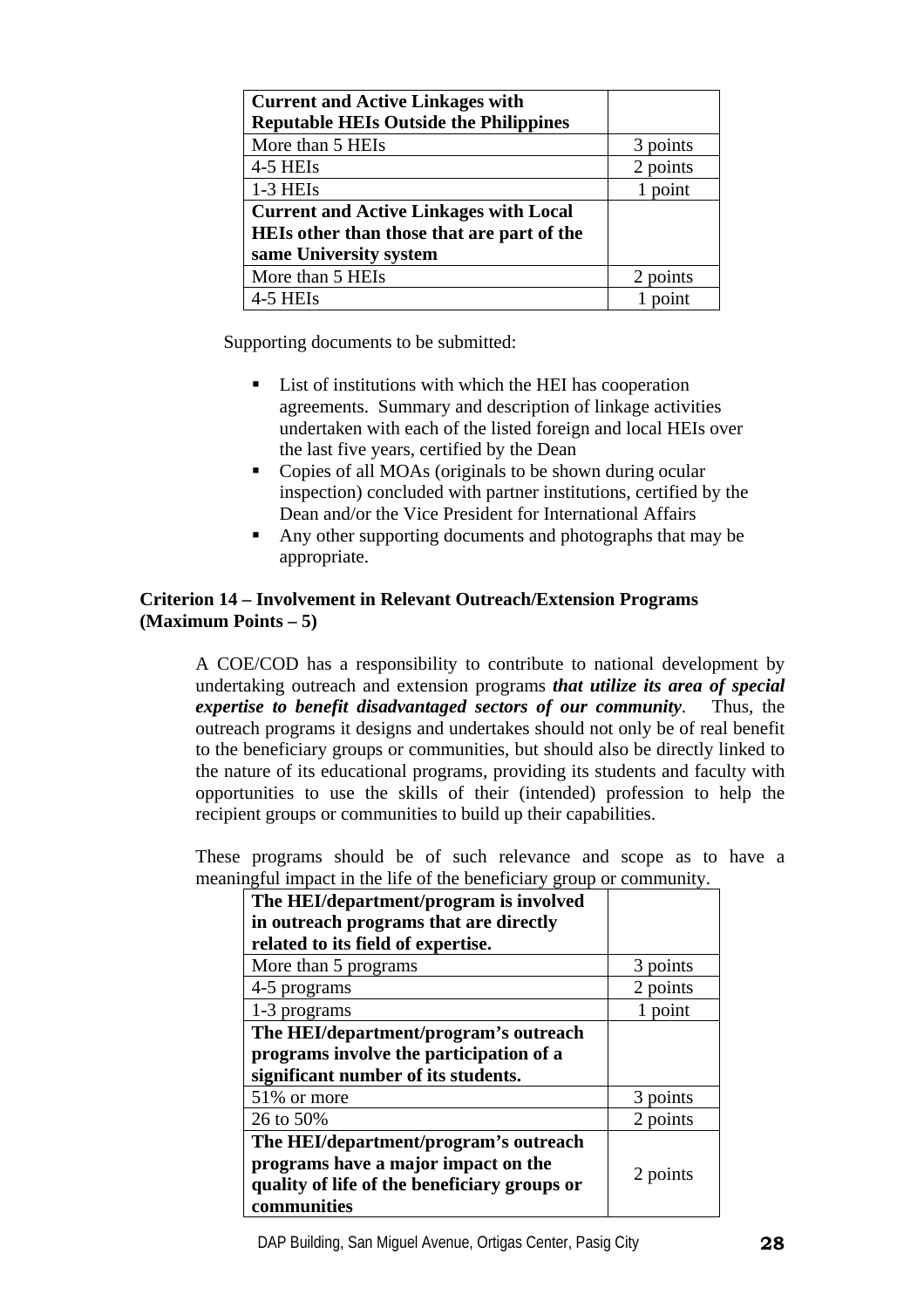- Summary list and description of the various community extension and outreach activities undertaken in the last five years, certified by the Dean. This should include the period and duration of the activities, the number of students involved, and a discussion of how the activity has empowered or benefited the recipient community/group.
- Any other supporting documents and photographs that may be appropriate.

# **D. INSTITUTIONAL QUALIFICATIONS**

## **Criterion 15 – Cultivation of a Culture of Excellence (Maximum Points – 5)**

A COE/COD must cultivate a culture of excellence that permeates all aspects of community life. Such excellence should not just be a matter of achieving mastery of technical skills, but is also a matter of clarifying one's values and developing a concern for ethical business practice and good governance.

COEs/CODs should aim to develop in their students a passion for excellence, an acute sense of their corporate social responsibility and an awareness of the role that they need to play in national development. COEs/CODs should develop business leaders who will work in accordance with the highest ethical standards.

Their administration and faculty should be committed to a collective vision that incorporates this objective. There should be a clear articulation of these objectives in their mission and vision, and there should exist a coherent and sustained program for integrating these objectives into the curricular and cocurricular offerings of the school/program.

| The HEI mission and vision clearly articulates<br>the aspiration towards excellence and the role<br>of values and business ethics in the practice of<br>business. This mission/vision is well<br>communicated to the school community, and<br>there exists a strong culture of excellence<br>within the community. | 2 points |
|--------------------------------------------------------------------------------------------------------------------------------------------------------------------------------------------------------------------------------------------------------------------------------------------------------------------|----------|
| Wherever appropriate, the course syllabi are.<br>reflective of this mission and vision.                                                                                                                                                                                                                            | 1 point  |
| Co-curricular activities that contribute to the<br>social, moral, and values formation of the<br>academic community are organized in support<br>of the more formal curriculum.                                                                                                                                     | 2 point  |
| Its graduates and/or faculty are actively<br>involved and play leadership roles in<br>encouraging good corporate governance,<br>ethical practice and principle-centered<br>leadership, and concern for the environment,<br>in business and management.                                                             | 1 point  |

DAP Building, San Miguel Avenue, Ortigas Center, Pasig City **29**